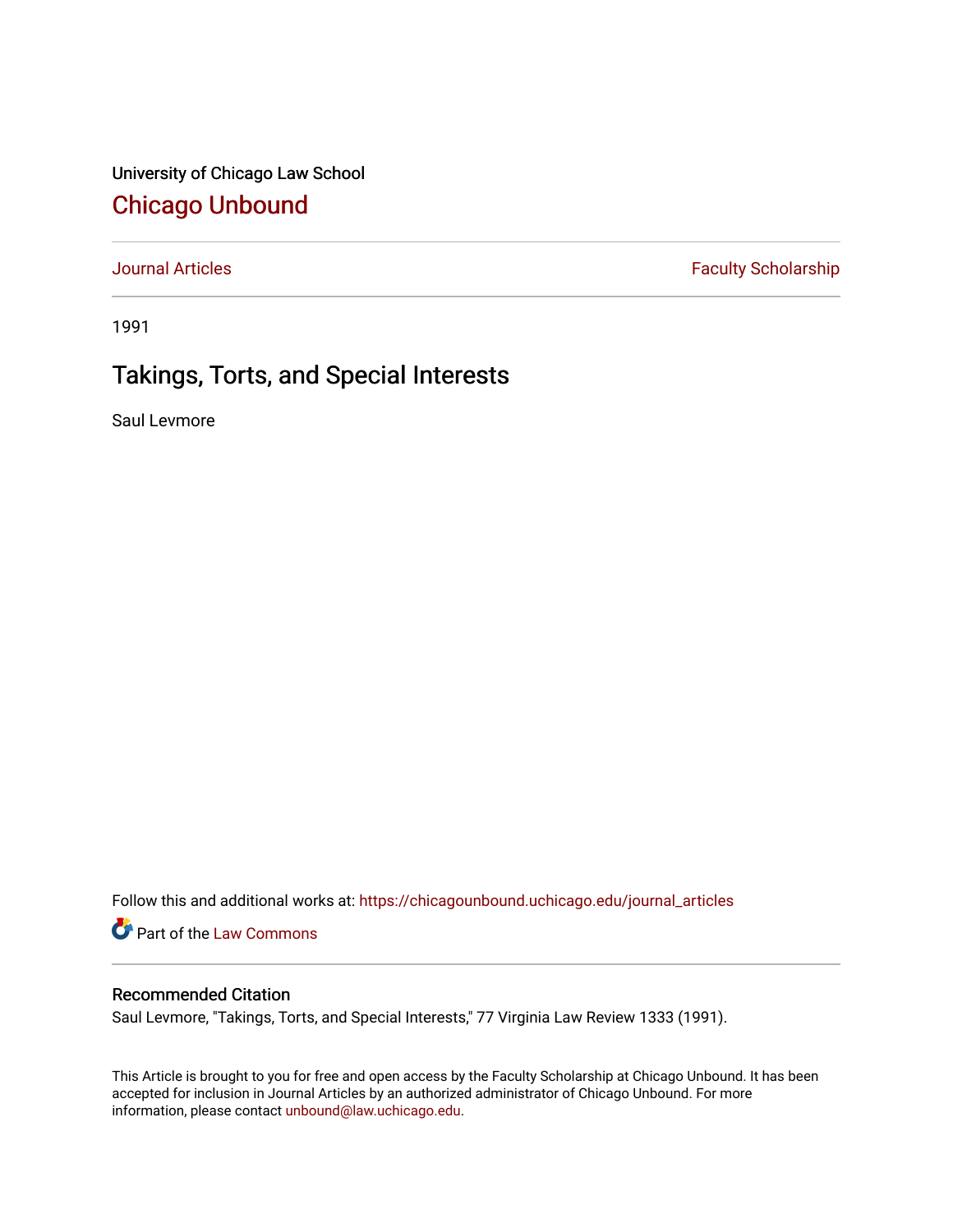## **TAKINGS, TORTS, AND SPECIAL INTERESTS**

#### *Saul Levmore\**

**NE** of the most frustrating areas of law is that occupied **by** the question of compensation for private parties who are burdened **by** their government's actions. From a positive perspective, as most lawyers and readers of law reviews know, there is a gray area in which it is difficult to predict whether compensation will be constitutionally required.<sup>1</sup> And even where takings law is predictable, it is chaotic in the sense that it is difficult to articulate principles that describe or rationalize the various predictable segments in a consistent manner.

From a normative perspective, $2$  takings law remains difficult. The desirability of requiring compensation from a government that takes

Nevertheless, large parts of takings law may be predictable in the sense that experienced observers will know whether a particular governmental intervention is or is not likely to cause courts to require that the government compensate burdened parties. The familiar clues as to when compensation will be required are permanent physical occupations, serious interference with investment-backed expectations, and total destruction of the economic value of property. See Frank I. Michelman, Takings, 1987, 88 Colum. L. Rev. 1600, 1622 (1988). However, such clues do not help us predict why, for example, property taxes are not compensable takings, or why governments can draft doctors and lawyers into military service without matching their preconscription earnings, even though this interferes with "investment-backed expectations." Yet experienced observers know that such interventions will never be held to be compensable takings.

2 There are, of course, coherent normative theories of the takings clause. One could imagine an argument, built on notions of Pareto optimality, that private parties ought to be compensated for any forced move away from the status quo. For a theory that comes close to this possibility, see Richard A. Epstein, Takings: Private Property and the Power of Eminent

#### 1333

<sup>\*</sup> Class of 1962 Professor, University of Virginia School of Law. I am grateful for suggestions received from Richard Fallon, Howell Jackson, Harold Krent, Lance Liebman, Julie Roin, Roberta Romano, and William Stuntz, and from workshop participants at Harvard, Toronto, and Vanderbilt University law schools.

**I** A typical modem reaction to this question is that "it is diffcult to imagine a body of case law in greater doctrinal and conceptual disarray." Andrea L. Peterson, The Takings Clause: In Search of Underlying Principles, Part I-A Critique of Current Takings Clause Doctrine, 77 Cal. L. Rev. 1299, 1304 (1989). A similar reaction is to say that "[flew legal problems have proved as resistant to analytical efforts as that posed by the Constitution's requirement that private property not be taken for public use without payment of just compensation." Joseph L. Sax, Takings, Private Property and Public Rights, 81 Yale L.J. 149, 149 (1971). I think it is fair to say that commentators and courts are more likely to describe takings law as coherent if the focus is limited to one part of the law, such as regulatory burdens or zoning decisions. Once the inquiry is expanded, the claims of chaos grow louder.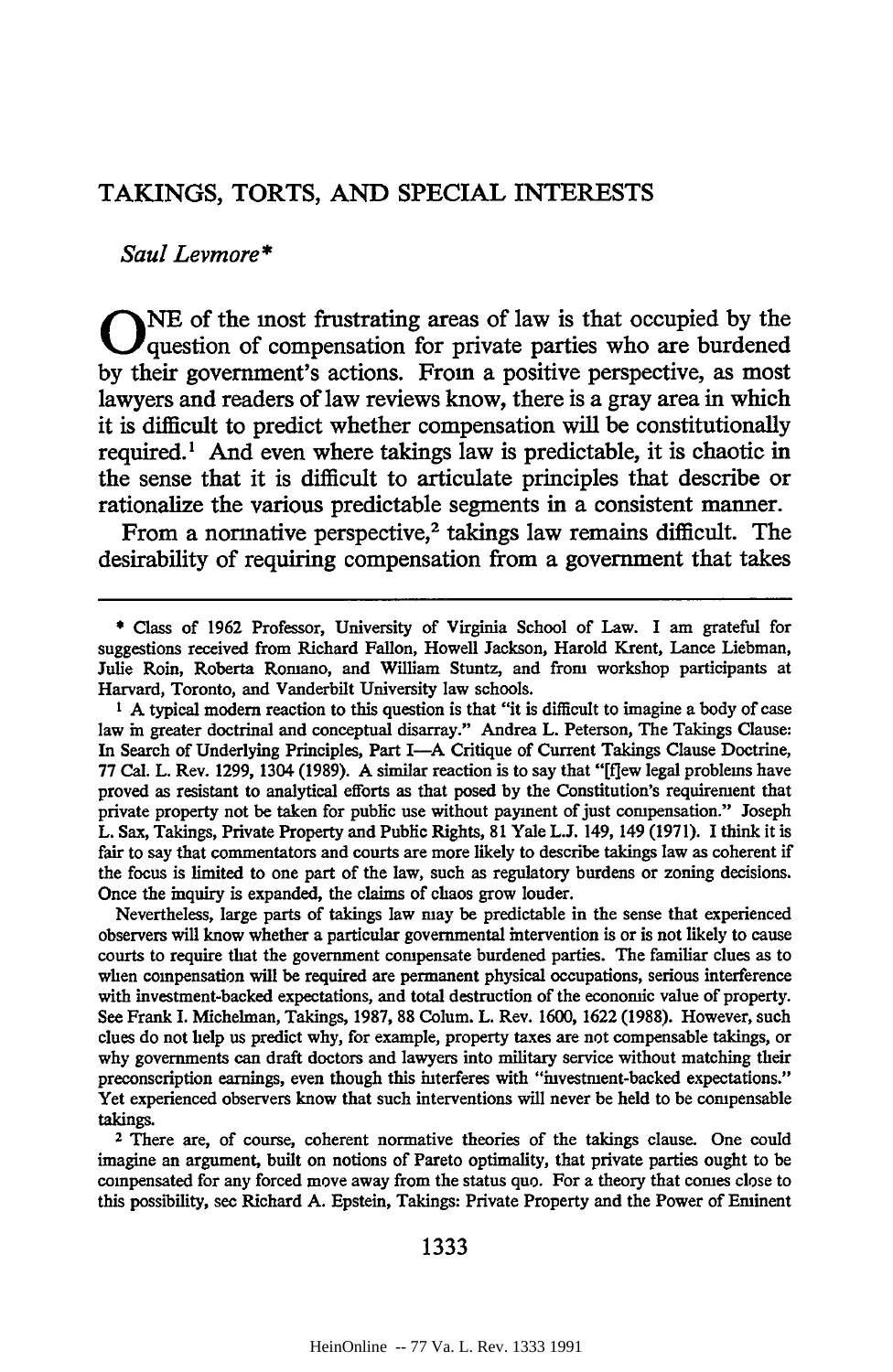one citizen's property when it could have taken another's, or that takes so much or so often that private investors hesitate to improve properties for fear that much will be lost to the government, is uncontroversial. But when the government simply burdens some citizens, as it might through restrictive zoning, various tax schemes, import restrictions, or environmental controls, the desirability of compensation is disputed. Some of the normative disagreement reflects different perceptions of the relative capacity of market forces or private law suits to bring about similar or better results than does government intervention; some can be traced to different conceptions of majoritarian power in our constitutional arrangement; and some can be traced to the difficulty of advancing positions that offer defensible boundaries between compensated and uncompensated burdens. In any event, general theories purporting to explain why some governmental interventions are (or ought to be) compensable, whereas others are not (or should not be), have not been entirely successful. I aim in this Article to take a fresh approach to this area and to show how takings law is often intertwined with other law. I try to offer a theory that is predictively useful and normatively defensible.<sup>3</sup>

An important element of my strategy is to start in a strange place. Part I suggests that the distinction between tort and property claims in private law parallels the distinction between uncompensable and compensable takings. Responsibilities that private parties can impose on each other through the tort system, and thus without compensation, can similarly be imposed by the government without compensation. I begin the argument by considering the difficulty of explaining or maintaining the distinction between torts and property in private law, and I develop a claim as to why the distinction carries over to interventions by the government.

The discussion in Part II returns to an approach that I began elsewhere,<sup>4</sup> and combines Part I's view, that takings law mirrors private law, with the idea that takings law protects parties that are least

Domain (1985). In contrast, one could imagine an argument, paying little attention to initial endowments but much concerned with the game of politics, that no political decision should ever require compensation for losers. But such normative theories are not reflected in takings law as we know it (in the United States or elsewhere).

**<sup>3</sup>** The interaction between the positive and normative components of this theory is first developed in passing and is then explicitly described at the end of the Article.

**<sup>4</sup>** Saul Levmore, Just Compensation and Just Politics, 22 Conn. L. Rev. **285 (1990).**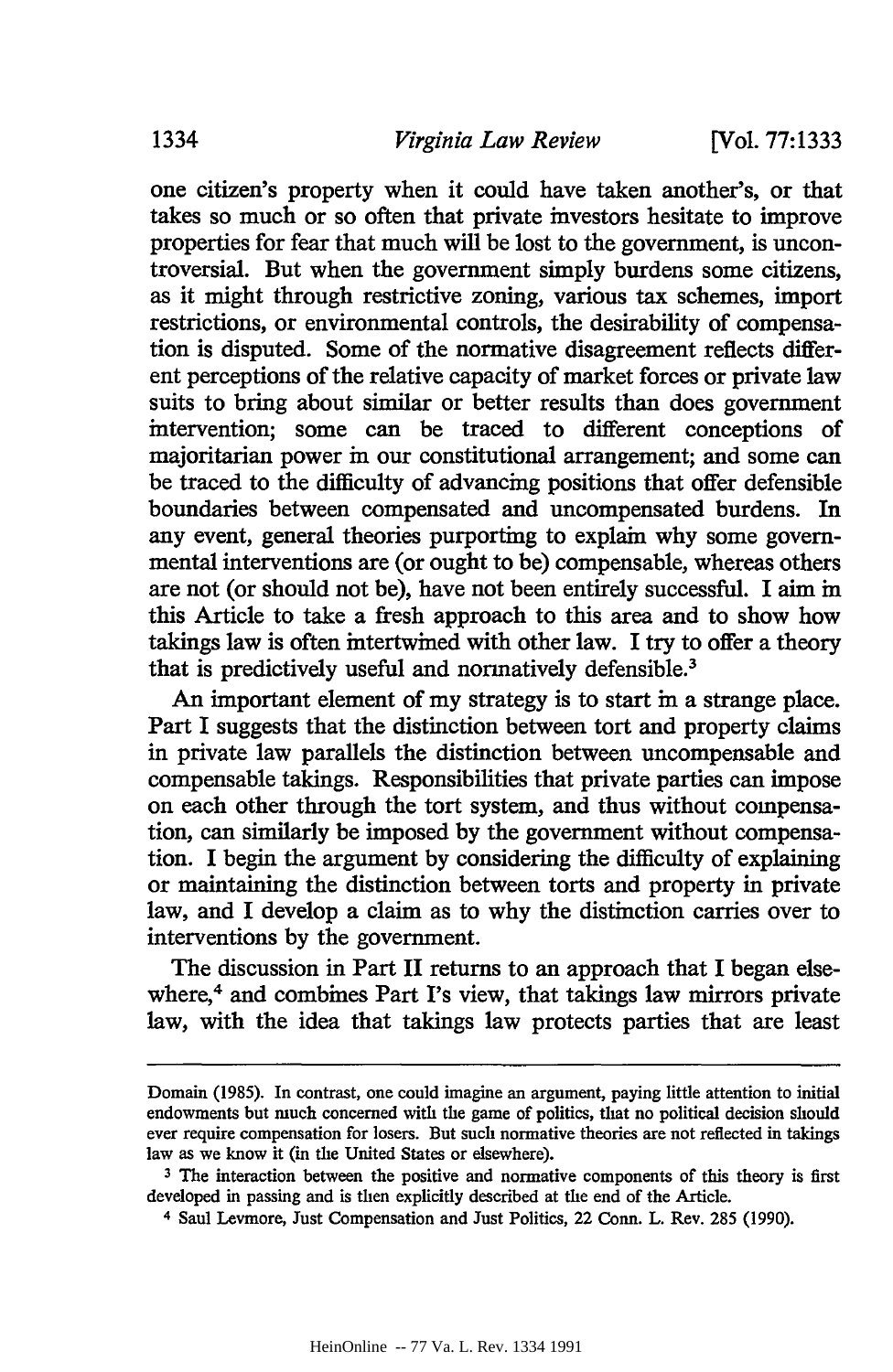secure in the political process. Part III rationalizes these themes with the doctrine of sovereign immunity and with the familiar idea that compensation is certain for many physical invasions by the government. Part IV returns to the relationship between takings law and the political process by focusing not only on those who are burdened but also on those who benefit from interventions by the government. I suggest that compensation may depend on the presence of a particular kind of special interest group. Finally, the discussion in Part V completes the positive theory of takings law advanced in this Article and then explores the fact that regulations designed to curtail economic growth are unlikely to yield compensation for the burdened parties. I try to show that although this result sometimes seems at odds with the themes advanced in this Article, at least one plausible view of this aspect of takings law is consistent with these themes.

## I. THE SYMMETRY OF THE TORTS-PROPERTY AND REGULATION-TAKINGS DISTINCTIONS

I develop two arguments in this Part. First, that the government must pay for what it wants in very much the same way that private parties must pay for their interventions with respect to existing property rights, and that this symmetry, or similarity between the rules of public and private interventions, is the cornerstone of a general, descriptive theory of takings law. And, second, that there is a good reason for this symmetry. As we will see, these arguments build on a difference between tort and property rules. A critical and perhaps surprising question is whether this difference can be justified or otherwise sustained. I believe it can, and I offer some explanations of the difference between tort and property rules. In the end, however, the argument for understanding takings law relies on the strength of the idea that there is a torts-property distinction-and not the question of whether there ought to be such a distinction.

#### *A. Identifying the Symmetry*

The symmetry between private and public interventions is easy to recognize. If *A* wants to build on or otherwise exploit *B's* property, *A* must generally buy the property or pay *B* for the right to be enriched from it. In this case, *B* is often referred to as enjoying a "property right." In contrast, when *A* enlists the help of a court in shutting down a source of pollution on *B's* property, or in controlling the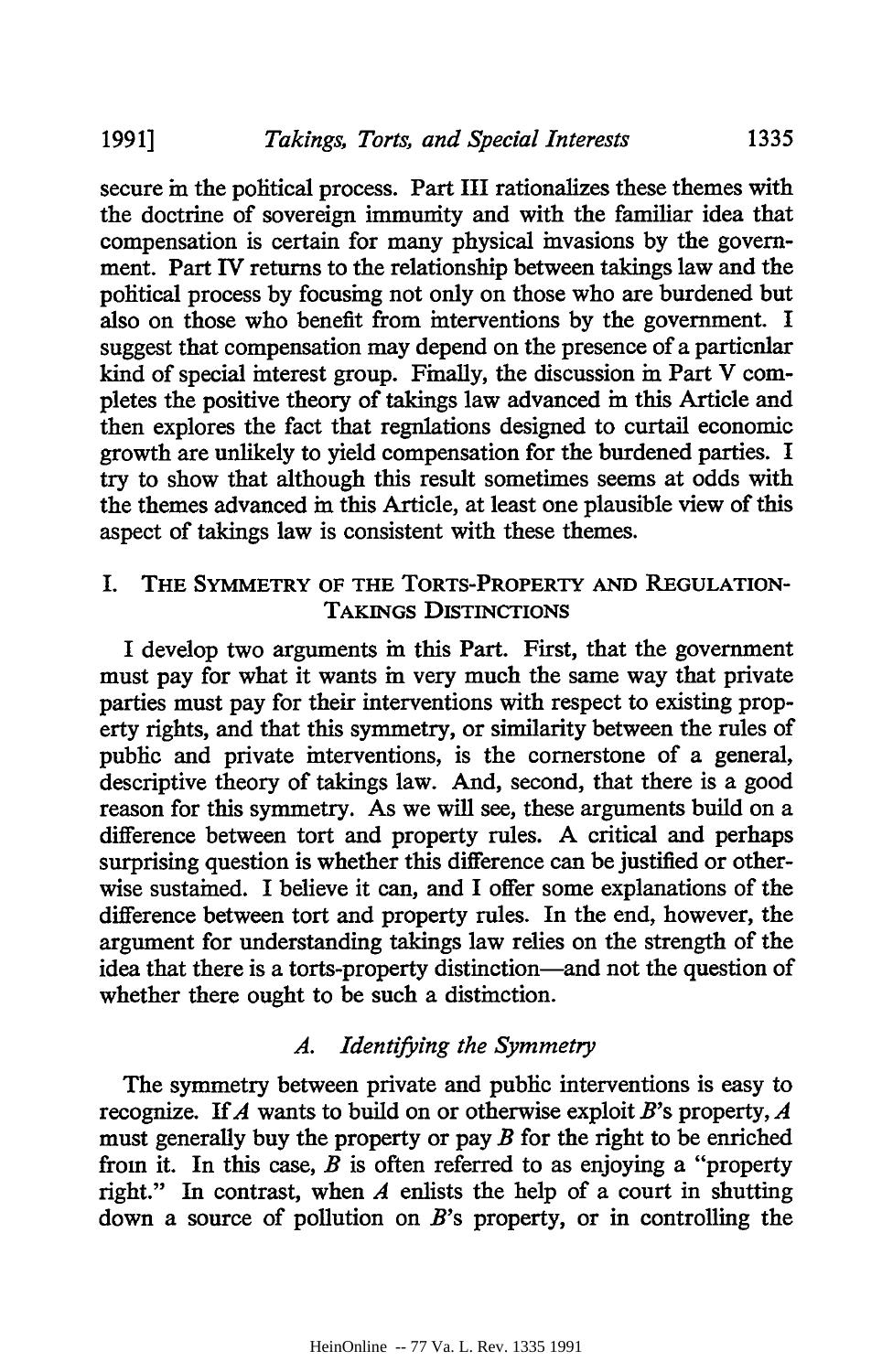amount of such pollution by charging *B* for the damage inflicted on neighbors, *A* need not (and certainly the court need not) compensate *B* for any lost pre-intervention value of the tortious activity. A successful plaintiff simply need not compensate for a tortfeasor's precautions. We might think of the torts-property distinction in this familiar (and nearly circular) way; the law simply treats  $A$ 's wish to use  $B$ 's backyard in order to install a party tent or solar panels and  $A$ 's attempt to stop B's pollution in very different ways. We are accustomed to thinking of *B* as possessing a property right that *A* must purchase in the first example, and of *B* as infringing on A's property right (protected by a liability rule) in the second example.

Public interventions can be divided into the same two categories. If the government takes land from *B* and builds on it, then the government must compensate  $B$ . But if the government restricts  $B$ 's activity, or even closes down B's factory through safety or environmental controls, then it need not pay *B* for the pre-intervention, "pre-takings," value of the property. Similarly, the government can regulate in an injunctive way, without triggering compensation for the taking of private property, just as a private party, albeit less frequently, can obtain injunctive relief in extreme situations or in those that present the administrative problems of continuing liability and damages. There is thus a *symmetry* between private and public interventions. The axis which divides torts and property, or defines property rights, in private law is reflected in the line between compensable takings and uncompensable government interventions.5

The symmetry is not perfect.  $A$  may be unable to collect damages from, or shut down, B's nonnegligent factory (unless a strict liability rule is in effect), but the government can often use its police power to close down (even) a nonnegligent factory that violates some safety or environmental norm announced by the government. And a private party will normally need to wait for a real injury before intervening against  $B$ 's factory, but the government can normally intervene even

**<sup>5</sup>** While I use the word symmetry in its provocative, scientific sense, see Martin Gardner, The New Ambidextrous Universe: Symmetry and Asymmetry from Mirror Reflections to Superstrings (3d rev. ed. 1990), the text goes on to disclaim the presence of precise symmetry between takings and regulation on the one hand, and property rights and torts on the other. I do mean, however, that just as looking at the right side of a face generally gives terrific clues as to what to expect on the left side, looking at the divide between property and torts in private law gives excellent insight as to where we ought to expect the line between compensable takings and regulations to fall.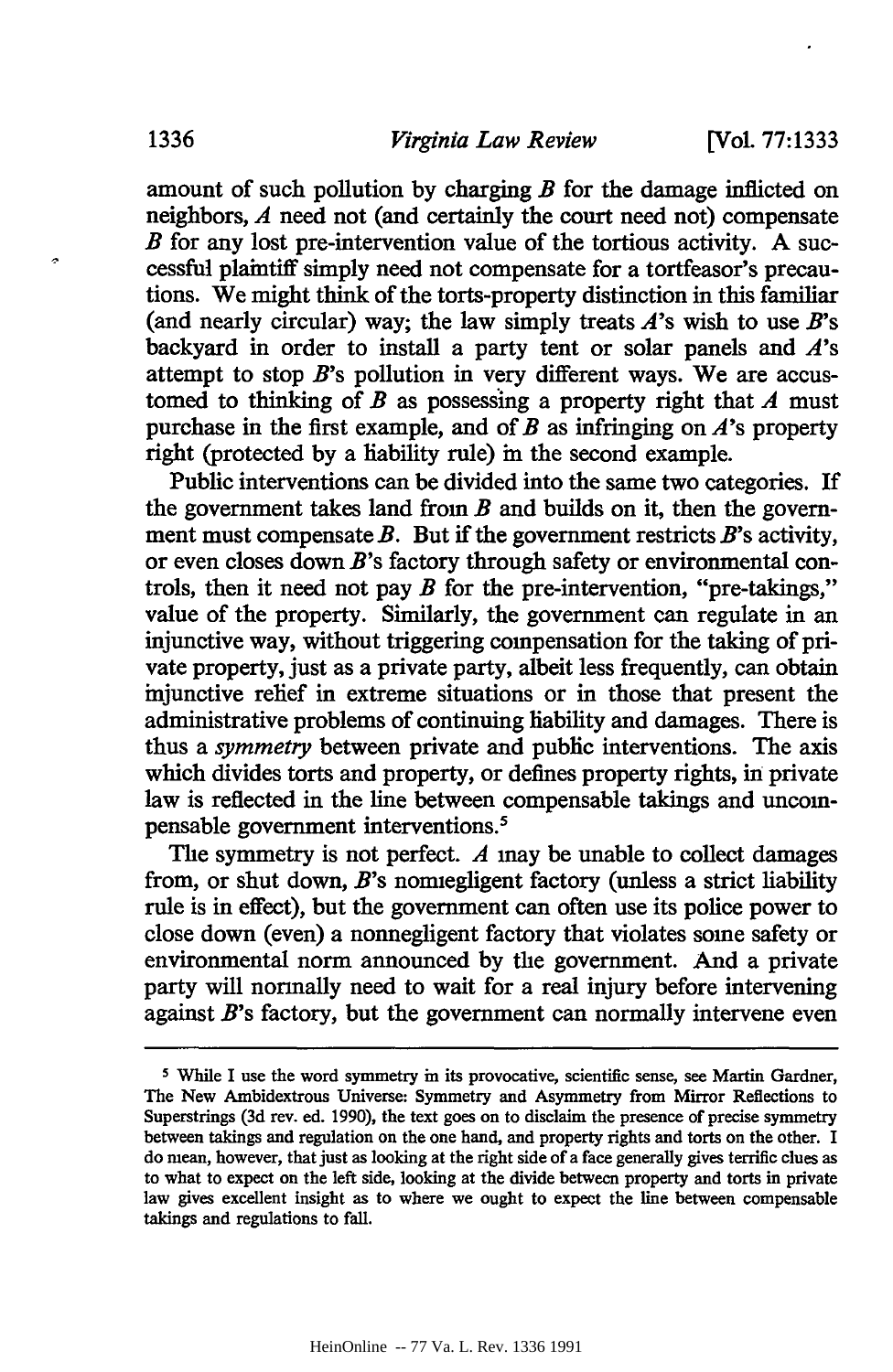before the factory does any harm. The symmetry would be more perfect if the government were required to justify its interventions **by** showing that B's factory was operated negligently and caused actual damage. But inasmuch as we often favor government interventions precisely where proof (and especially proof of negligence) is difficult or expensive to produce, it is not surprising that we do not ask the government to prove wrongdoing before it intervenes. An alternative means of enhancing the symmetry between public and private interventions would be to arm private plaintiffs with a rule of strict liability, but there are, of course, a variety of reasons why we might prefer less strict liability rather than more.<sup>6</sup>

But without rearguing the rules of tort liability, the point is that there is a rough but striking symmetry between uncompensable and compensable public and private interventions. No matter how certain we are that a proposal by *A* to use *B's* land will cause the land to be used more efficiently, *A* will need to pay *B.* And similarly, the government will need to pay when it takes *B's* land in order to build a highway through it, no matter how certain we are that this highway represents a higher valued use of the property. And if *A* suffers 10,000 in damages because *B* does not spend 200 to lessen the pollution that emanates from *B's* property, *A* can bring a tort suit and *B* will have to pay 10,000 in damages (and stop polluting), but  $A$  will not have to pay *B* 200 as compensation for the pre-intervention value that *B* loses. Similarly, if the government intervenes to stop *B's* pollution, *B* will receive no compensation.

This symmetry suggests that one way to understand takings law, or the requirement that compensation *sometimes* be paid for government interventions, is to understand first the distinction between torts and property. Put differently, if we understood why private property consists of the bundle of rights (and remedies) that is associated with it, then we might have some insight into the question of why the government must compensate when it interferes with some combinations of

**<sup>6</sup>** It is interesting that the most impassioned academic proponent of strict liability rules also believes that a great many forms of regulation (and taxation) ought to be compensable takings. Epstein, supra note 2. Both positions reflect the idea that a party should pay for what it "imposes" (Coase aside). But there is also a tension between these positions because strict liability for private actions generates more perfect symmetry (and, as we will see, less incentive for inefficient allocation between the public and private sectors) only if the government need not pay when it intervenes.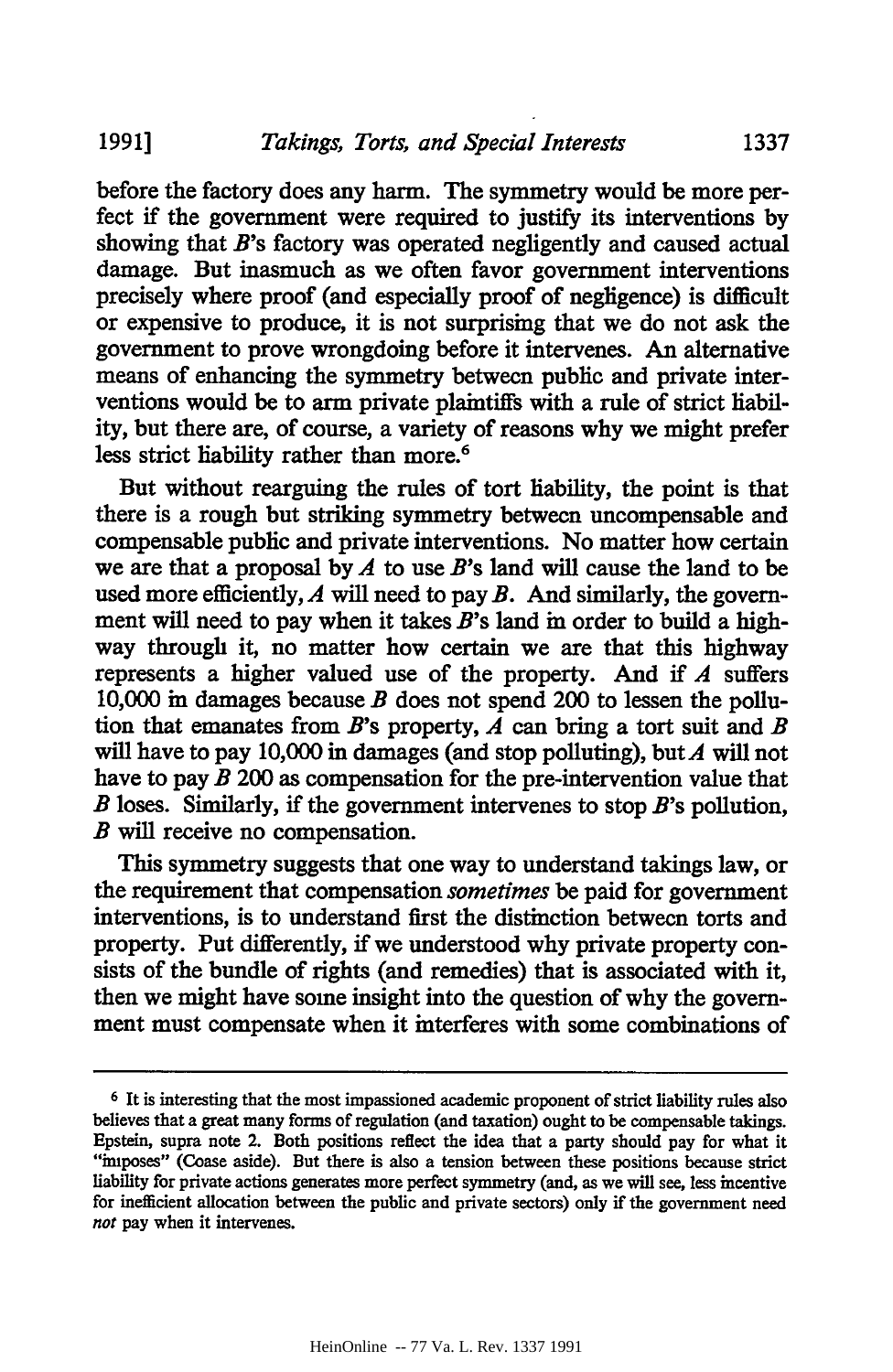these rights but not others. If the regulation-takings distinction reflects the torts-property distinction, then the former might be understood **by** dissecting the latter.

Unfortunately, it is easier to point to this distinction between torts and property than it is to explain it. When *B's* **failure** to spend 200 causes **10,000** in pollution damages for *A,* it is easy to explain the willingness of courts to intervene against  $B$ , by requiring  $B$  to pay damages or to modify his or her behavior, if only because there are transaction costs that sometimes prevent bargains between *A* and *B.* But it is more difficult to understand why neither *A* nor the government is required to pay 200 as compensation for the pre-intervention value that *B* loses.

One explanation of why we find a compensation requirement in property and not in torts starts with the idea, rooted in judicial language and everyday intuitions, that torts involve behavior that most reasonable people would regard as offensive and that spills over to harm an innocent party. Thus, courts will help *A* stop a neighbor's noisemaking, because loud noise is generally regarded as intrusive or offensive, but courts will not intervene to give *A* the right to cut down trees in a neighboring yard which cast shadows on  $A$ 's own solar panels because growing trees is not generally regarded as intrusive or offensive behavior. The more general suggestion that comes from this example is that moral intuitions can often explain or describe both the torts-property distinction and the regulation-takings boundary. For example, the requirement in takings law that compensation be paid to a farmer whose crops are taken to feed troops might reflect the intuition that it is unfair for individual citizens to bear much more than their proportional share of a social burden.7

A very different explanation of the torts-property distinction arises out of a conviction that although our legal system generally prefers private exchanges to bureaucratic or judicial interventions, interven-

<sup>7</sup> Somewhat similarly, that the government need not pay inducted troops wages that correspond to their peacetime earnings might be said to reflect a moral intuition that because many citizens are called into the armed forces the burden of lower wages is widely shared. **A** similar explanation regards compelled military service, payments of taxes, and jury duty as uncompensable takings because they are all reciprocal civic obligations. Andrea L. Peterson, The Takings Clause: In Search of Underlying Principles, Part II-Takings as Intentional Deprivations of Property Without Moral Justification, **78** Cal. L. Rev. **53,** 131-40 **(1990).** Under this view, it would seem (contrary to takings law) that the government ought to be able to claim that it is the civic obligation of farmers to provide free food to troops.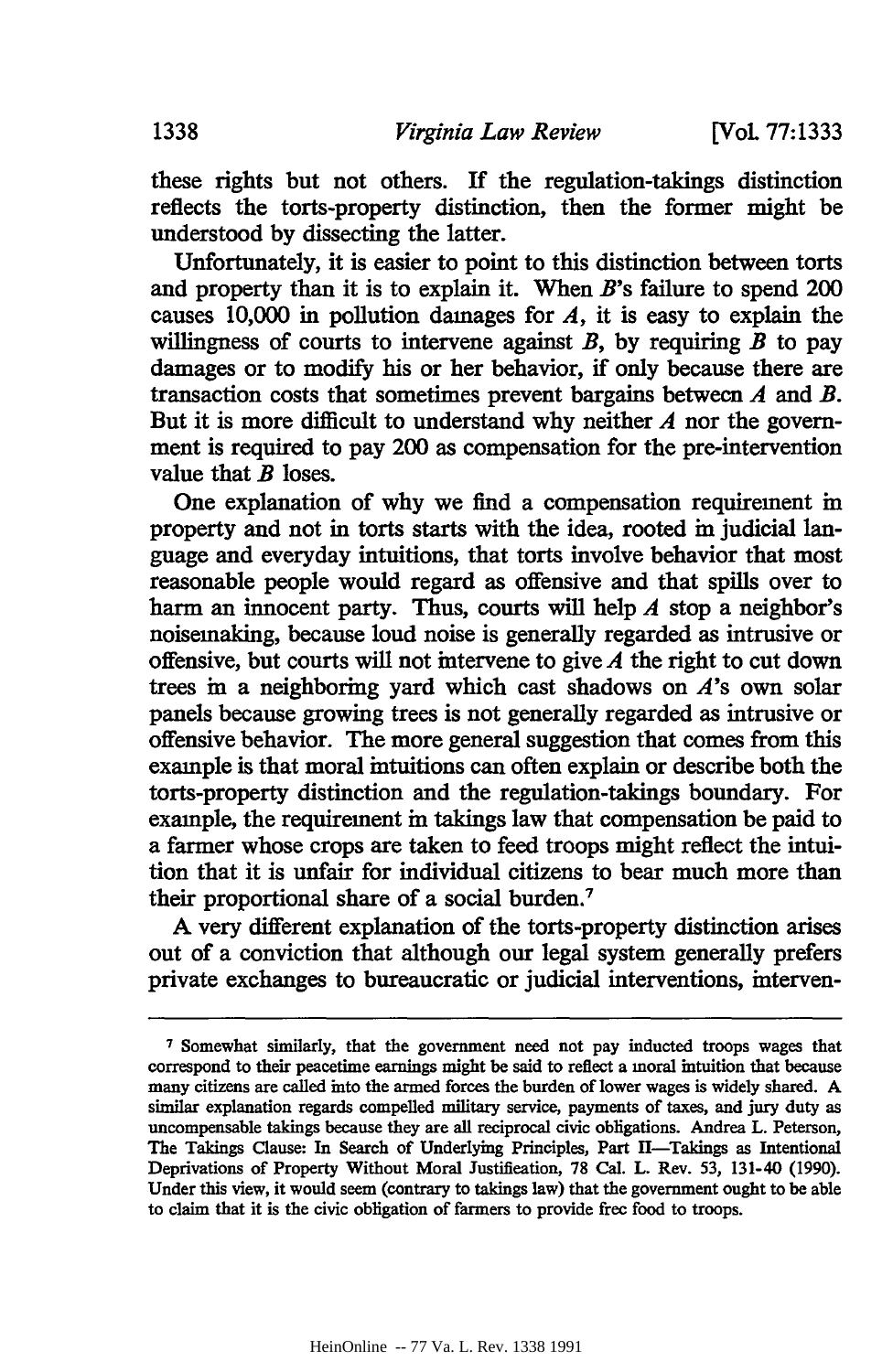tions may be necessary in the face of "holdout" power. Private marketplace bargains may not work in tort cases. If *B's* polluting activity interferes with *A's* neighboring use, and *A* is forced to rely on a private market transaction to influence *B,* then *B* will often enjoy a kind of monopoly power and be able to hold out for a private payment from *A* that is greater than the actual value to *B* of polluting. In comparison, private marketplace bargains are more reliable where normal property transactions are concerned, because if *B* tries to hold out, *A* will normally be able to go elsewhere to acquire the necessary land. The law may therefore be quite prepared to intervene in tort cases (where there would otherwise often be holdout problems), but it is generally inclined to leave property transactions to private bargains. Certainly, the law could deal with holdout problems through tort liability but still require that *A* compensate *B* for the value of precautions. The effect of tort law would be to force a bargain at an externally determined price (rather than at a price of zero). The fact that the law does not follow this strategy, however theoretically neat it may be, may indicate that the law seeks to avoid the unnecessary administrative costs such compensation would require.

Still, if holdout problems are indeed the source of the torts-property distinction, then we might wonder why the law does not simply await evidence of holdouts, allow uncompensated intervention when there is such a holdout problem, and require private bargains (and compensation) in all other cases. There are, after all, tort cases that do not involve any substantial holdouts, and private property transactions that do. The answer, I think, is that it is easier to distinguish torts from property than it is to confirm the presence of a holdout problem. If the legal rule were that uncompensated interventions were allowed only in the face of holdouts, private parties and governments that coveted their neighbors' property would often come running to court, insisting that a seller has holdout power and that there should be a judicially sponsored taking with no requirement of compensation.<sup>8</sup>

**s** On the other hand, when there are obvious holdout problems in "property" we might expect (and we occasionally find) legal intervention of the kind normally found in torts. This is probably the best way to understand the doctrine of easement by necessity, which permits one property owner to use another's land when this use is found "necessary" to the enjoyment of the first owner's land, as it might when a landlocked owner has no other means of access to his property. See Stewart E. Sterk, Neighbors in American Land Law, **87** Colum. L. Rev. **55,** 69-76 (1987) (exploring doctrine of easement by necessity as solving holdout problem created by bilateral monopoly situation). It is more difficult to explain why easements of necessity may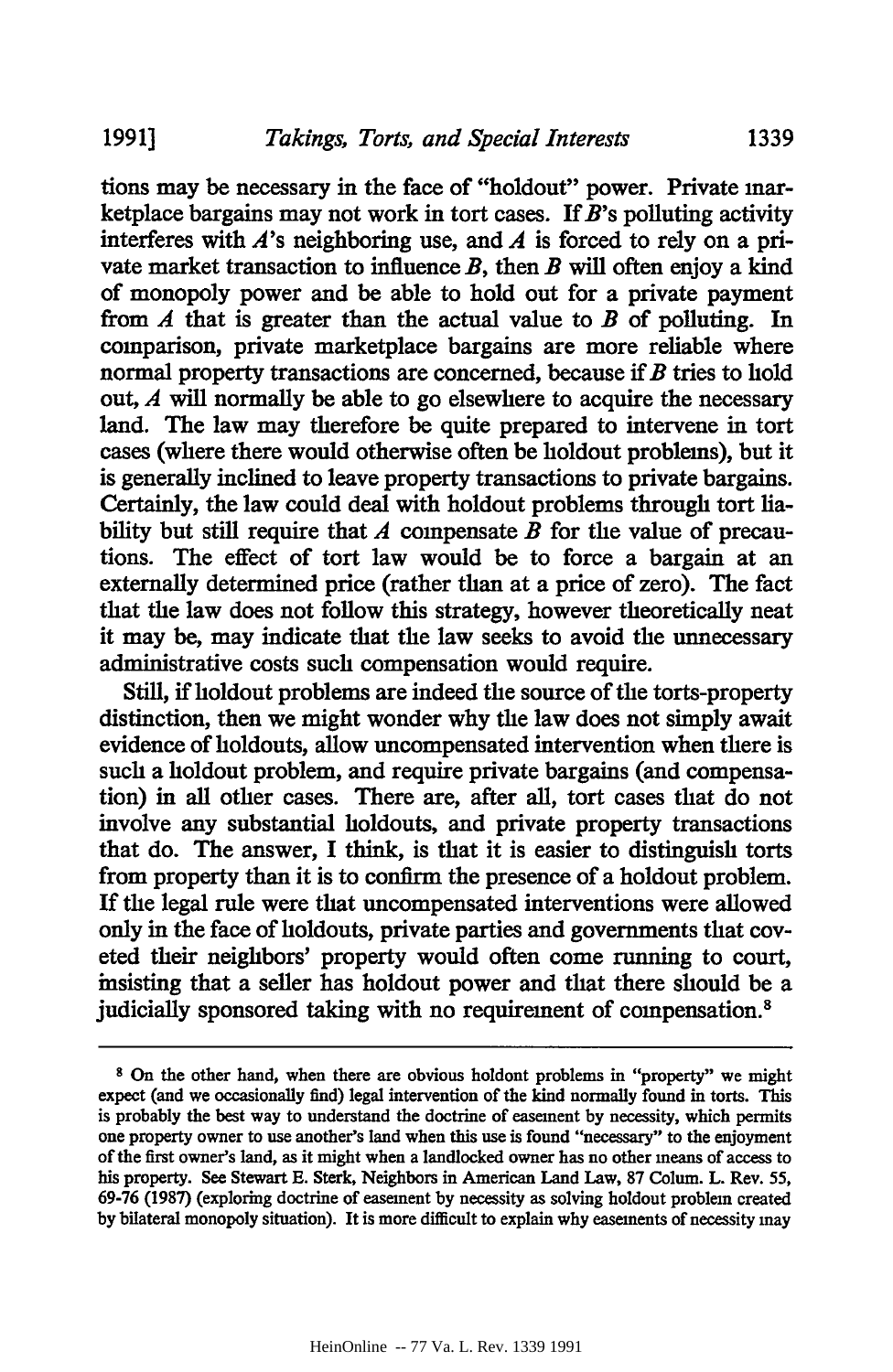Without offering an exhaustive exploration of the torts-property distinction, $9$  I am suggesting that we proceed under the assumption that this distinction in private law can be understood either as the product of widely held notions about the kinds of behavior that are regarded as offensive deviations from the status quo (and are labeled as torts) or as a convenient rule of thumb meant both to encourage private bargains and, at the same time, to defeat holdouts. But, as we will see, the arguments below do not much depend on either of these explanations. What matters instead is that we accept the proposition that there is an identifiable distinction between torts and property so that courts are able to distinguish between tort cases, where *A* complains of B's pollution, and property cases, where *A* wants to use B's backyard. I suggest both that this distinction carries over to direct government interactions, in the form of a corresponding line between regulations and takings, and that this migration, or symmetry, is appropriate.

## *B. Predicting Based on the Symmetry Theme*

The implication of this symmetry for predicting takings law is that one should evaluate situations in which a citizen is burdened by a government's action by asking first whether a private party with the same aims and strategy as the government could have succeeded in tort or would have needed to purchase property. The predictive rule for takings law that emerges from this theory is that compensation

be available without just compensation, but it bears noting that there will generally be no comparable marketplace exchanges against which to measure the forced exchange.

In any event, the discussion in the text incorporates the familiar idea that one reason the government can take private property **(by** paying compensation), and private parties can not normally take property except through consensual bargains, is that the government would otherwise often face holdout problems. Several property owners in the path of a proposed highway, for example, might hold out for large payments (above their true reservation prices), raising the cost of the property to a level where the government would be unable to justify the project. Put differently, another source of asymmetry is that public but not private property transfers may be involuntary, but this asymmetry seems both explicable and sensible.

<sup>9</sup> Another explanation for a disinclination to make torts as compensable as property interventions builds on the idea that taken property is easier to value than are untaken precautions. In tort cases, courts can often ascertain quickly whether precaution costs exceeded benefits, with no need to undertake precise valuations. **My** intuition is, however, that this sort of administrative difference between torts and property is unlikely to explain the absence of compensable torts decisions. For a similar argument, see Saul Levmore, Probabilistic Recoveries, Restitution, and Recurring Wrongs, 19 J. Legal Stud. 691, 711-12 **(1990)** (assessing administrative difference between tort and restitution remedies).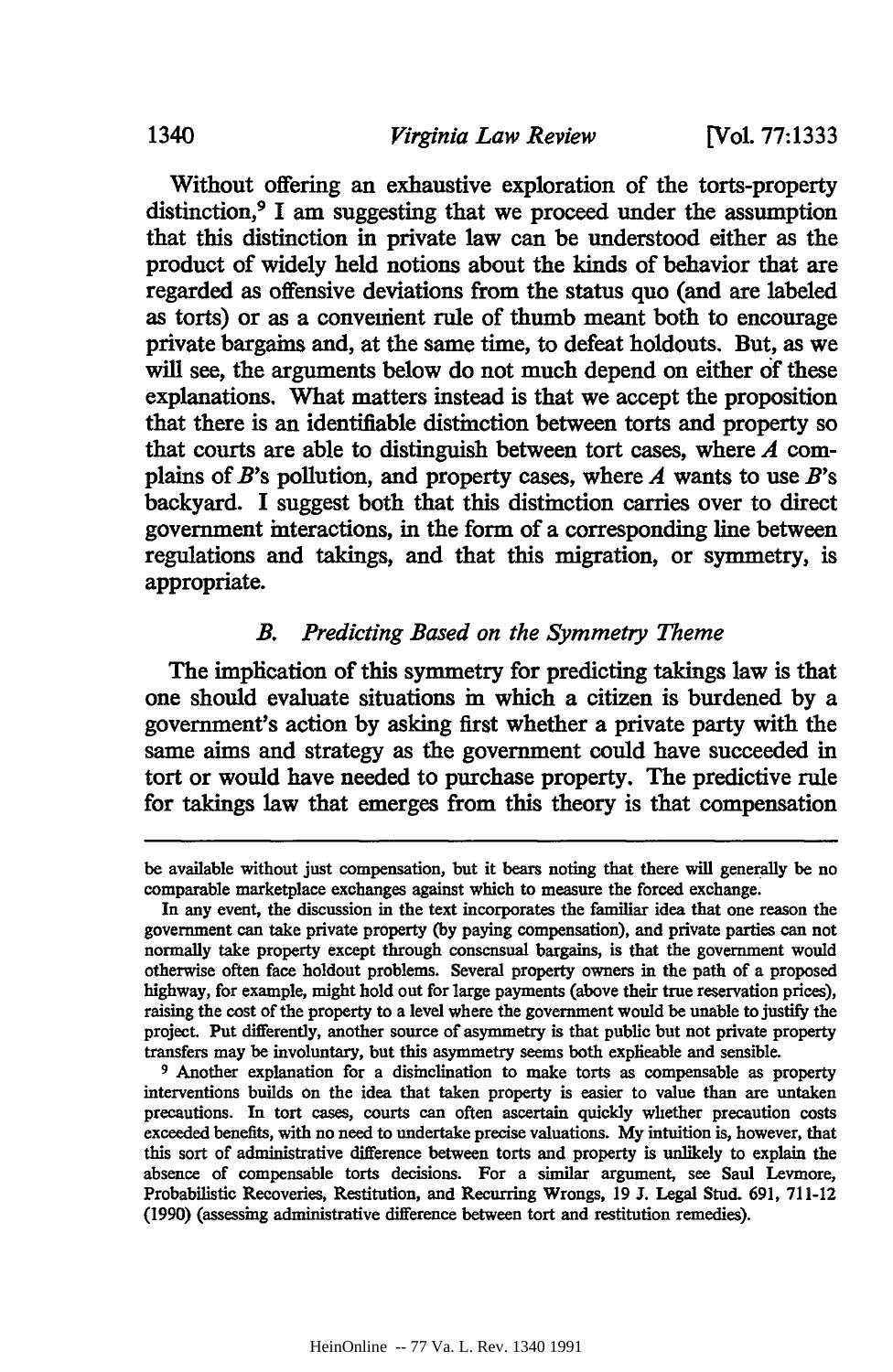will not be required when a government's intervention is easily seen as a substitute for a private tort suit, but that compensation will be required when the intervention is readily seen as a substitute for a private purchase. When neither is the case, so that the intervention is a close substitute neither for a private tort suit nor for a private purchase, this symmetry analysis has no applicability. **A** complete predictive theory of takings law will need to include other considerations in order to address such situations.

Thus, when the government tears down a private home in order to build a government office building, we might predict that compensation will be required because a private party that sought to develop a property in this manner would surely need to purchase the right to do so, and could hardly get a court to intervene in a way that would eliminate the need to pay the homeowner.<sup>10</sup> But when the government's environmental regulations cause a factory to shut down, we would expect there to be no compensation requirement, much as in a private tort suit the victorious plaintiff need not compensate the loser for precaution costs or for any decrease in value of the defendant's property.<sup>11</sup>

It should be noted that although tort suits tend to be more retrospective than regulatory interventions, see supra text preceding note 6, there remains a good deal of similarity between these two tools, even when tort suits involve ex post claims for damages rather than claims for injunctive relief in the face of a threatening hazard. See, e.g., Goldblatt v. Hempstead, 369 U.S. 590, 595-96 (1962) (upholding local ordinance prohibiting drilling below water table in the interest of safety even though it resulted in shutdown of business); Hadacheck v. Sebastian, 239 U.S. 394 (1915) (upholding restrictive zoning in a residential area that resulted in shutdown of brickyard). The obvions analogy between regulatory interventions and tort suits is implicitly recognized in many of the decisions that point to the idea that all property is held under the implied obligation that the owner's use not be injurious to the community. See, e.g., Keystone Bituminous Coal Ass'n v. DeBenedictis, 480 **U.S.** 470, 491-92 **(1987)** (citing Mugler v. Kansas, **123 U.S. 623, 665 (1887)).** The discussion in Part **II** suggests that cases such as *Mugler,* which involved the closing of a brewery as a result of state legislation forbidding the

**<sup>10</sup>** Thus, the easiest takings case to explain may involve not the government's seizure of land in order to build a road or a dam (the classic holdout-based example), but rather a taking in order to build a building or some other project that a private party might undertake. See Laurence H. Tribe, American Constitutional Law 588-93 (2d ed. 1988); Frank I. Michelman, Property, Utility, and Fairness: Comments on the Ethical Foundations of "Just Compensation" Law, **80** Harv. L. Rev. 1165, 1189-90 (1967).

**<sup>11</sup> 1** recognize that some readers may find the text's examples too easy. To the extent that the torts-property distinction is *not* predictable, my suggestion is that the unpredictability of takings law is an interesting corollary. I regard the symmetry argument as a means of explaining and predicting a good deal of takings law. But for the reader who is inclined to insist that private law is itself quite unpredictable, I offer the symmetry idea as a way of understanding why takings law is similarly chaotic.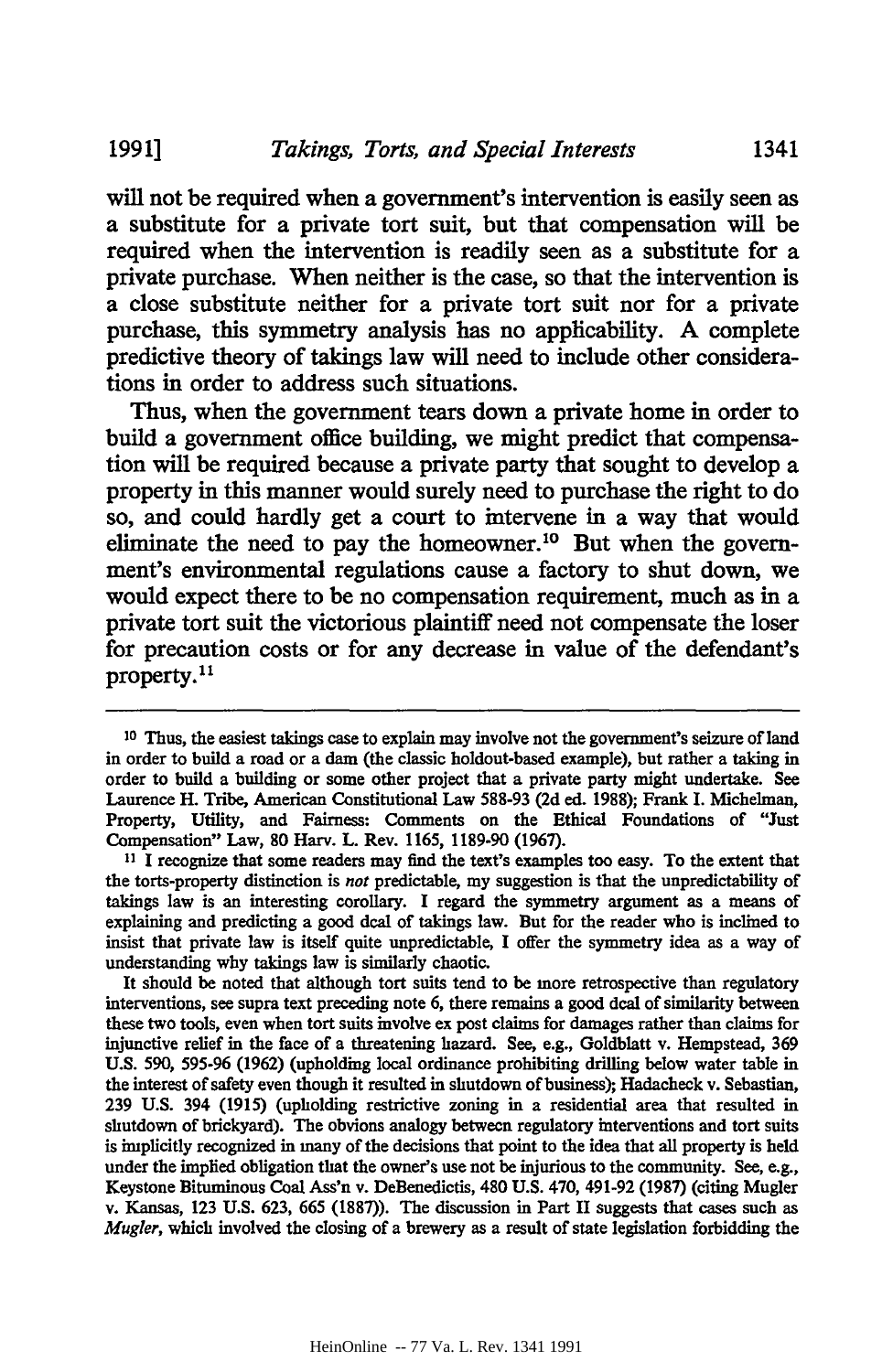#### *C. Justifying the Symmetry*

However much the compensation rules associated with public interventions can be predicted **by** referring to close private counterparts, there is the obvious question of *why* takings law should track results in hypothetically parallel, private maneuvers. The answer, I think, is that this carryover, or symmetry, is necessary because without it private parties would expend great (wasted) effort to get governments to do their takings for them.12 If in private, but not public, interventions the law required that losers be compensated, there would be great incentive to shift maneuvers from the private to the public sector. Similarly, if there were no symmetry, and public, but not private, interventions triggered a compensation requirement, governments would often decline to regulate tortious behavior, however awful or inefficient, because **by** leaving such regulatory tasks to private suitseven when the government was itself the best enforcer or provider of public goods-the government could avoid the expense of the compensation requirement. It is thus positively understandable and normatively desirable for similar interventions to be similarly compensable (or not compensable) whether done in private **(by** bargain or lawsuit) or **by** the government (with regulation, lawsuit, bargain, or condemnation). If this symmetry were not present, the allocation of tasks between the private and public sectors would be distorted in an unfortunate way.<sup>13</sup> It is this allocation problem that

**13** This argument about allocation suggests that special attention ought to be paid to takings cases where plaintiffs might instead have been sued in tort. Perhaps the most famous of such cases is **Miller** v. Schoene, **276 U.S. 272, 279-281 (1928)** (holding compensation not required where state statute permitted **10** or more apple orchard owners to enlist the help of the state (rather than requiring them to sue in tort) in destroying red cedar groves to prevent the harm done to apple trees **by** a fungus, cedar rust, which harmlessly resides on cedar trees). For a penetrating discussion of the case, see James M. Buchanan, Politics, Property, and the Law: An Alternative Interpretation *of Miller et aL v. Schoene,* **15 J.** L. **&** Econ. 439 **(1972).** Among other things, Professor Buchanan points to the asymmetry of constitutional rules; in particular, he notes that we would not expect the Court to allow a legislature to require investment on the part of cedar tree owners (without compensation) if the biology were

manufacture and sale of intoxicating beverages, might be more easily understood as not generating compensation because the burdened parties were probably a potent political interest group.

**<sup>12</sup>** It is possible that this problem is at the root of the "public use" distinction in takings law. But inasmuch as this idea, that the government can take for some ends and not others, has not survived real cases and clever governments, **I** do not dwell on it. For more on this point, see Epstein, supra note 2, at **161-81** (arguing that the public use requirement limits the power of the government to take private property).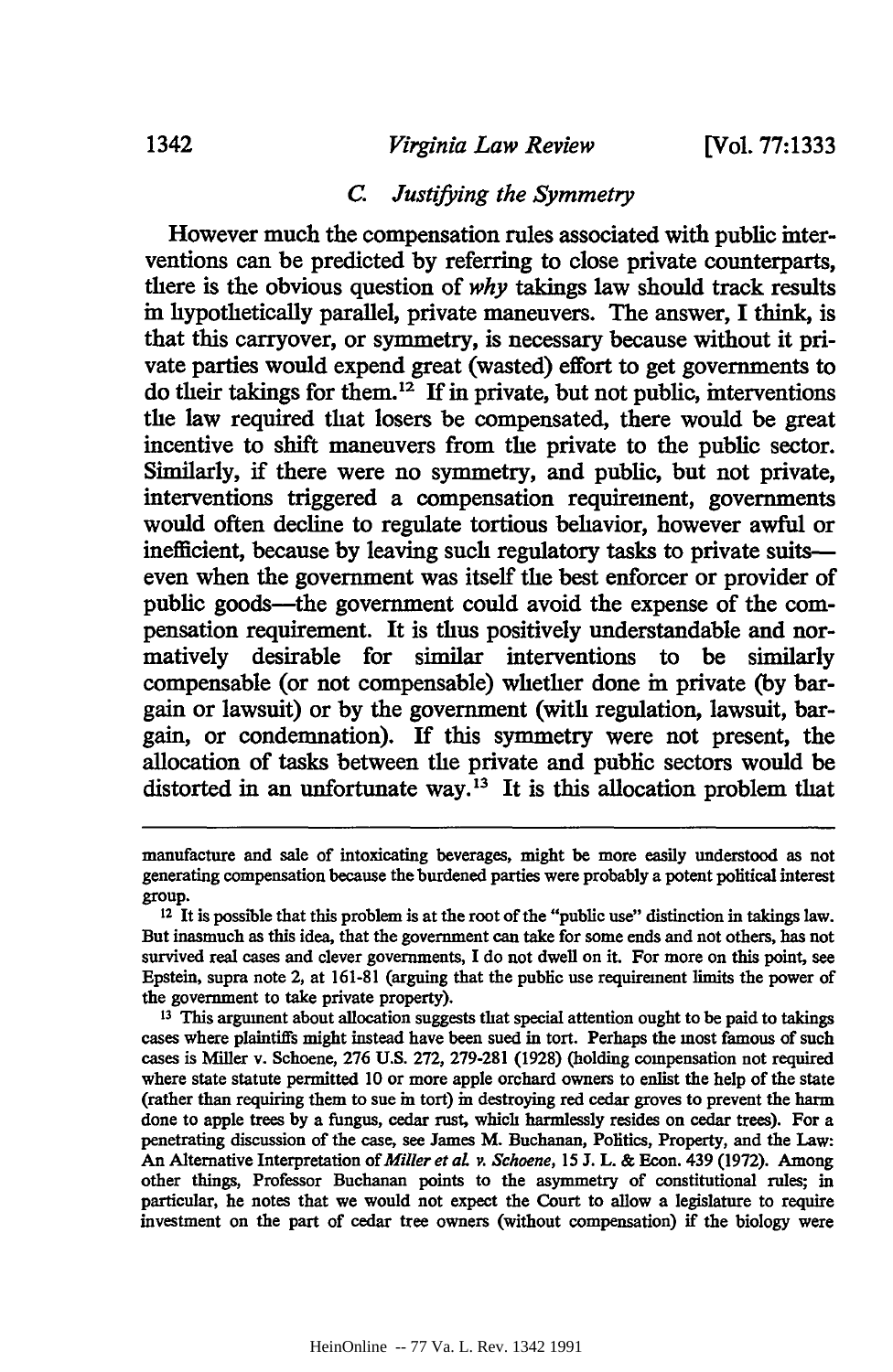drives the symmetry idea. It is when government interventions could be substitutes for private actions that we need to ask whether these private suits would likely have been (free) tort suits or (costly) purchases of property rights.

In short, whatever the reason for the torts-property distinction in private law, under which compensation is bargained for or otherwise enjoyed **by** transferors of land and other property but not **by** those who are made to give up some use or entitlement that is found tortious to others, this distinction repeats itself in the public sphere, so that the government pays for takings but not for regulating tortious behavior. And the useful result of this symmetry is that the government has no extra incentive either to push to the private sector those tasks for which the government is well-suited, or to take on tasks that are best done privately. <sup>14</sup>

In more obvious tort situations, the allocational aspect of the symmetry idea is more apparent. Thus, if I accumulate large quantities of explosives in my yard, we could imagine my neighbor proceeding in tort, or the government (encouraged, perhaps, **by** my neighbor) removing the danger through its police, zoning, or other powers. It would be strange (and perhaps risky) either if my neighbor had to compensate me and the government did not, or if the government owed just compensation and my neighbor could proceed freely in tort.

This last example suggests that the idea that valuation difficulties explain the torts-property distinction may have been discarded too quickly. When the government faces holdouts and takes property as part of a road-building project, for instance, the requirement that it pay compensation might be understood as reflecting the idea that land sales and property assessments are sufficiently common events that valuation can not be too expensive to accomplish. In contrast, when the government shuts down an unsafe factory or removes explosives from my yard, untaken precautions or idiosyncratic pleasures would need to be valued if such interventions were held compensable, and it is arguable that we do not normally undertake such valuations and that they would be administratively costly. I do not pursue this theme because my sense is that it explains, at best, only a small part of the various puzzles associated with takings (and torts). We do, after all, often value untaken precautions in adjudicating claims of negligence, and there are so many examples of takings claims that fail even though the plaintiff's losses are simple to value.

<sup>14</sup>**A** related point is that there is a risk that political decisionmaking will be pushed "away from the legislature and administrative agencies and into the courts" if courts can alter property rights in a way that is exempt from the compensation requirement. Barton H. Thompson, Jr., Judicial Takings, 76 Va. L. Rev. 1449, 1507 (1990). To the extent that the

reversed and cedar rust proved beneficial to apple orchards. Id. at 450 n.16. The analogous asymmetry in private law is clear in the different treatment of omissions and commissions. See Saul Levmore, Waiting for Rescue: An Essay on the Evolution and Incentive Structure of the Law of Affirmative Obligations, 72 Va. L. Rev. **879** (1986). Buchanan also discusses the use of legislative intervention as a substitute for private bargaining (in the face of high transaction costs). Buchanan, supra, at 445. In this there is perhaps a hint of the related substitutability of a tort suit (and ultimately of the need for symmetrical rules in order to prevent misallocations between the private and public sectors).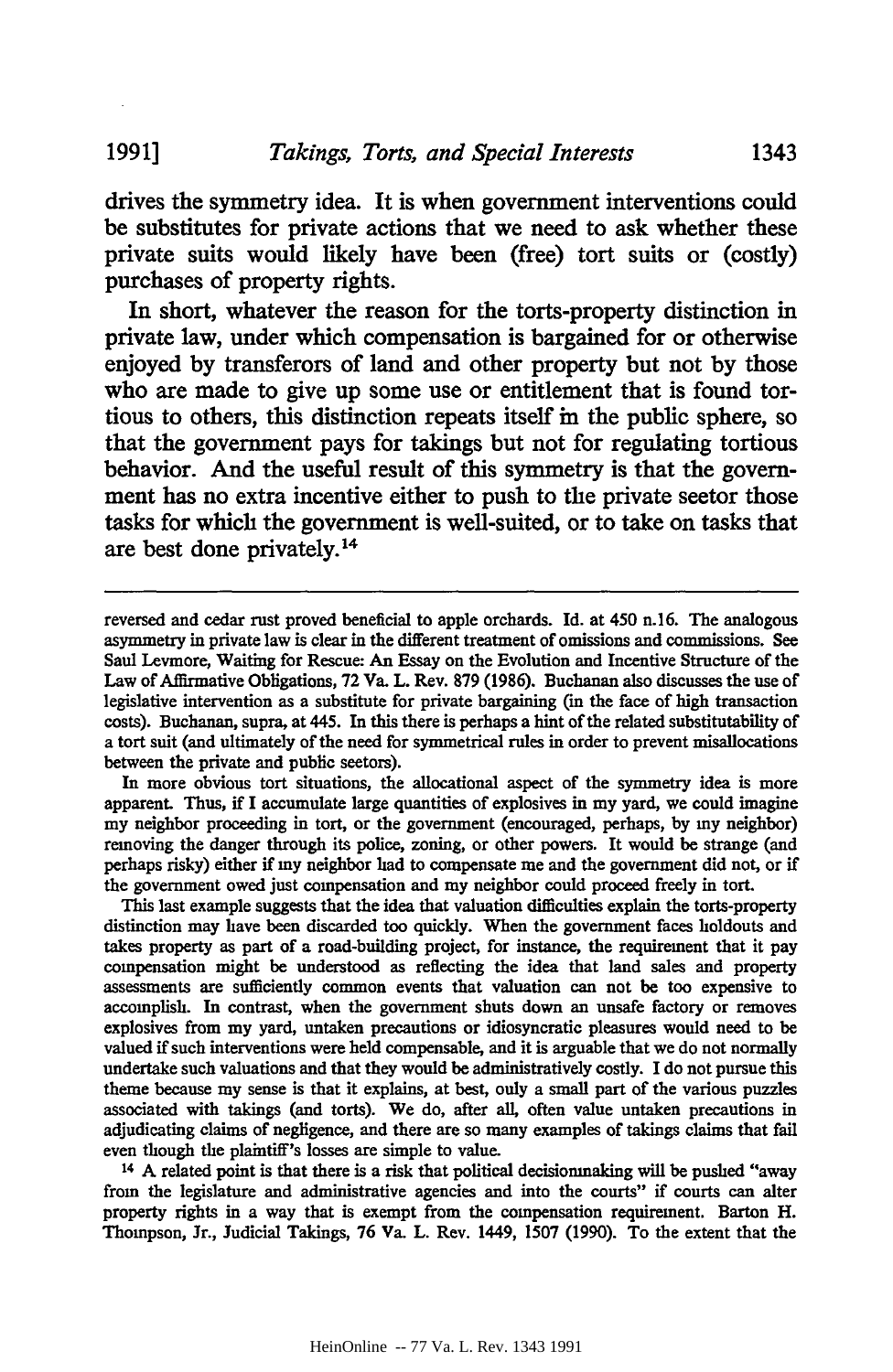As noted earlier, there are, of course, government interventions that have no close private counterparts. **A** comprehensive **zoning** scheme, for example, is not the sort of thing that a private party normally designs or purchases, and it is arguable that takings law could compensate or not compensate losers with little fear of misallocating authority between the public and private spheres. Thus, a recognition of the symmetry between the torts-property and regulation-takings distinctions adds little to understanding these cases.<sup>15</sup> I turn now to a second theme that contributes to a more general theory of takings law.

#### **II.** SINGLING **OUT**

I have suggested elsewhere that when the government threatens to intervene in a way that will burden many citizens, these citizens need to look to the political process rather than to takings law for any relief, but that when the government singles out a private party, in the

It should also be noted that there are other allocation problems between the public and private sectors that are not limited **by** symmetrically drawn doctrines. For example, procedural due process requirements may encourage activities to move from the public to the private arenas. Similarly, protections against government-sponsored searches and seizures may cause some activities to be carried out **by** private parties rather than **by** officials of the state. In short, my claim is that takings law avoids one such allocation problem, but I do not claim that other areas of law avoid similar problems.

**15** An optimistic alternative would be to say that where the activity is never engaged in by a private party, there is no risk of a private party (inefficiently) pressuring the government to take over a task in order to escape private payments. And with no such reallocation risk, compensation (and the valuation tasks associated with a compensation requirement) need not be required. One problem with this approach is that it ignores the role of interest groups. Private parties might still be tempted to get the government to do something inefficient precisely because there is no need to pay for the government intervention. In Parts II and III, I consider some analytic tools applicable to interest group problems.

Note that a zoning scheme might also be drafted in a way that burdened a small number of people. In such a case the symmetry theme might again be a useful tool of analysis.

judicial intervention at issue is in fact a close substitute for something that would be compensable **if** done legislatively (or in traditional, private transactions), I quite agree that parallel rules (as between judicial and legislative interventions) are desirable. On the other hand, the areas explored **by** Professor Thompson often involve circumstances where interest groups battle in the political arena and then pass legislation or, it is feared, encourage the courts to intervene in order to avoid the requirement of compensation. **I** argue in Part **II** that in many of these situations, because there is no "singling out" of politically unprotected minorities, a clever legislature could in fact accomplish its aims (without appealing to the courts) in a way that avoided the compensation requirement. To the extent that this is so, there is of course no allocation problem between the branches. See infra note **28** for further comment on this problem of misallocation between legislatures and courts.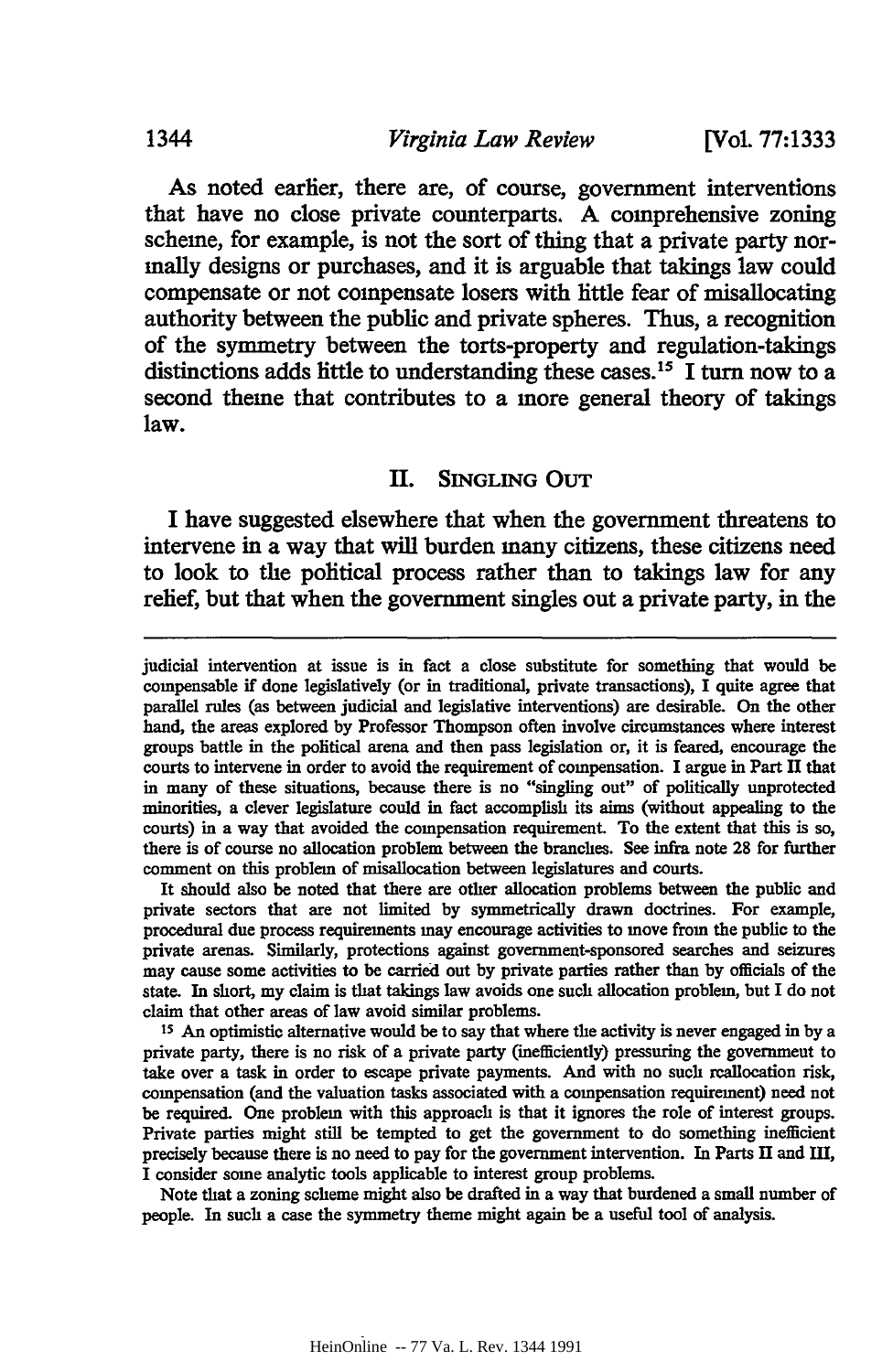sense that the government's aims could have been achieved in many ways but the means chosen placed losses on an individual or on persons who are not part **of** an existing or easily organized political coalition, then we can expect to find a compensable taking.16 Thus, most taxes and rent control schemes are not compensable takings because they are the products of political exchanges; taxpayers and landlords are left to protect themselves in the political arena. In contrast, individuals who are subjected to "spot zoning" are often politically unprotected, because they are burdened in a way that makes it unlikely that they can find political allies, and takings law will often protect them from majoritarian exploitation.<sup>17</sup> There is, in other words, a kind of **process** theory or equal protection element in takings law. I should stress that although this is a positive theory, in the

But my point is that apart from these specific factors, a successful takings claim might hinge on the more general claim that a property was unfairly "singled out." See, e.g., Charnofree Corp. v. City of Miami Beach, **76** So. **2d 665, 669-70** (FIa. 1954) (finding taking where large hotel was prohibited from building stores in its interior lobby notwithstanding that several other nearby large hotels had stores in their lobbies); Mclfhinney v. Zoning Hearing Board, 455 **A.2d** 1284, **1286-87** (Pa. Commw. **Ct. 1983)** (finding zoning decision resulting in "residentially zoned land in a sea of commercial zoning" arbitrary where ordinance made land adjacent to truck stop and interstate highway residential); Thompson v. City **of** Palestine, **510 S.W.2d 579, 582-83** (Tex. 1974) (finding city's attempt to rezone as commercial a single vacant lot at an intersection to be "arbitrary spot zoning"); see also Trustees Under Will of Pomeroy **v.** Town **of** Westlake, **357** So. **2d 1299,** 1304 (La. Ct. **App.)** (finding taking where neighbors succeeded in keeping adjacent tract from being rezoned light industrial for aesthetic purposes), cert. denied, **359** So. **2d 205** (La. **1978);** Huttig v. City **of** Richmond Heights, **372 S.W.2d 833,** 842-43 (Mo. **1963)** (finding taking where land along commercial district zoned residential because of fears that rezoning would devalue expensive homes located behind the property).

**<sup>16</sup>**Levmore, supra note 4, at **305-19.**

**<sup>17</sup>** Takings law also protects individuals from zoning regulations if the zoning ordinance was passed for an illegal or anticompetitive purpose, or if the individual owner had been induced to rely on government actions or statements prior to a rezoning, or perhaps if the zoning ordinance caused an extraordinary decrease in the value of the land. See, e.g., Wheeler v. City **of** Pleasant Grove, 664 **F.2d 99, 100** (5th Cir. **1981)** (finding taking where referendum banning new apartment buildings followed grant of permit), cert. denied, 456 **U.S. 973 (1982);** Herman Glick Realty **Co.** v. St. Louis County, 545 **S.W.2d 320, 325** (Mo. Ct. **App. 1976)** (finding taking where zoning permit denied because municipality believed there was no need for more enterprises). But see Pierce Oil Corp. v. City of Hope, 248 U.S. 498 **(1919)** (finding no taking for regulation requiring the removal of oil tanks despite earlier reliance and placement of tanks at a certain location at the city's own request); Daniel A. Farber, Economic Analysis and Just Compensation, **-** Int'l Rev. L. **&** Econ. **-** (forthcoming) (noting that although decisions often stress the importance of a large drop in value, there has been no finding of a compensable taking by the United States Supreme Court on this precise ground for more than half a century).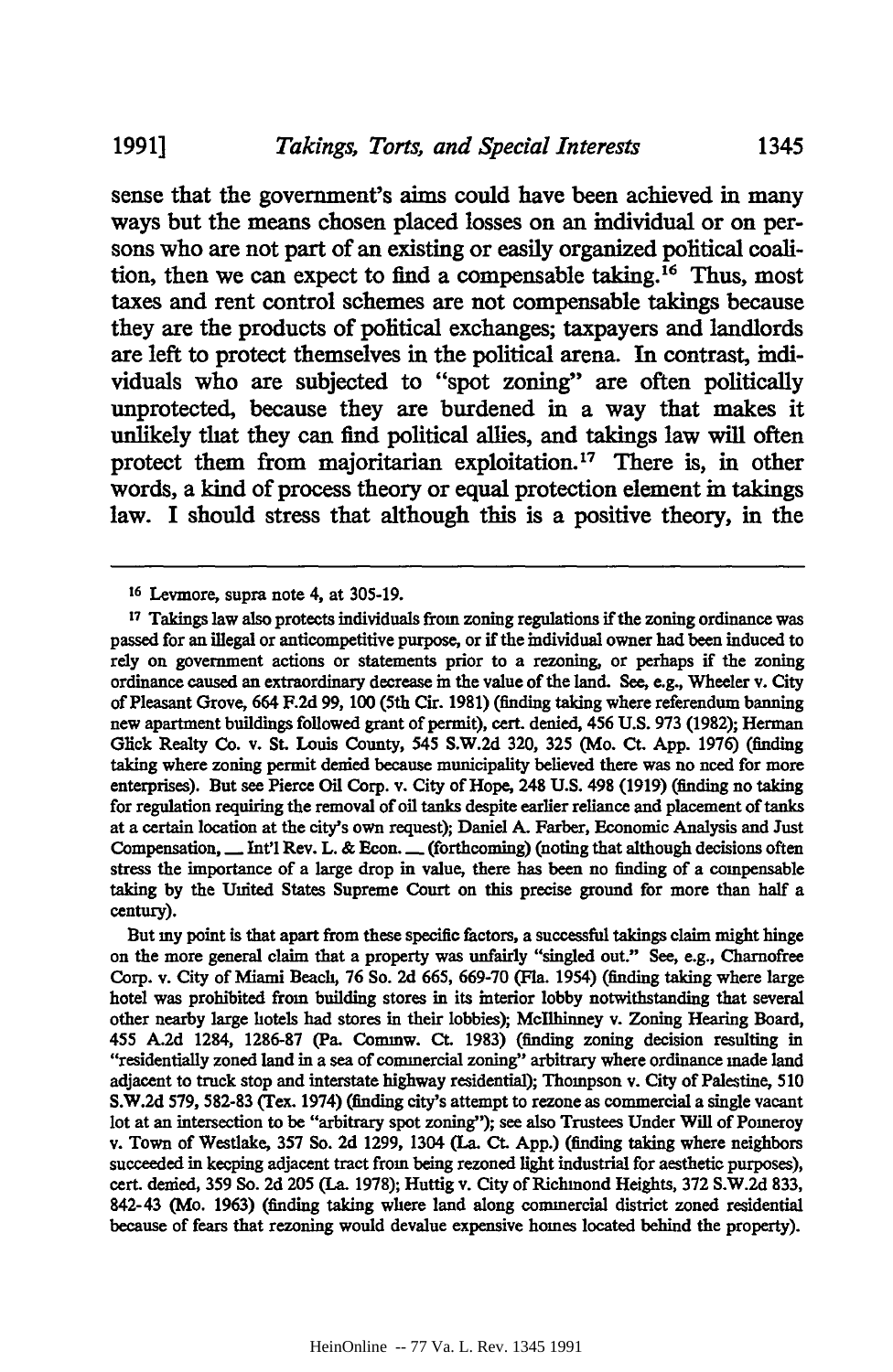sense that it usefully describes a good deal of takings law, I also think it normatively defensible.<sup>18</sup>

This theme is not entirely unrelated to the symmetry associated with the torts-property distinction. When the government intervenes against a tortious individual, some observers might insist that the gov**ernment** has not singled out this party because the government's legitimate aim could not usually have been accomplished in alternative ways (with the burdens falling on other parties). But because the symmetry and singling out ideas have different origins (the latter comes from thinking about the dividing line between markets and politics, and the role takings law can play in protecting parties who could not easily invest in political influence, whereas the former comes from the torts-property distinction in private law and the need to carry over this distinction in public law so as to prevent a misallocation of responsibilities between the private and public sectors) and because the two themes do not as a positive matter entirely overlap, I prefer to regard them as two tools that address different cases but that happen to reinforce one another in some settings. Generally speaking, I think of the singling out idea as explaining the absence of a compensation requirement in most large-scale cases where there are many losers. In smaller-scale cases, where singling out is a concern because the political market is unlikely to work well, the symmetry theme then describes the dividing line between compensable (private

**IS** The variety of distributional, economic, and moral arguments *in favor* of compensation for government interventions are, I think, familiar. Distributional arguments *against* compensation (for a large set of regulatory burdens, for example) rest on the idea that a strict compensation requirement further empowers citizens who happened to enjoy larger initial endowments. Efficiency arguments against compensation turn on the point that generous and regular compensation will encourage overinvestment in private capital, much as earthquake insurance may encourage overbuilding along faults. Indeed, there is the danger that investors who can predict regulation will exacerbate a social problem in order to be compensated for "lost profits" when the regulation comes into effect. Unless the government is an efficient provider of the kind of insurance against takings that citizens would want, the argument for compensation turns on the likelihood that an unconstrained government will make nonwelfare maximizing choices, or simply that a majority will exploit the minority. See Lawrence Blume & Daniel L. Rubinfeld, Compensation for Takings: An Economic Analysis, 72 Cal. L. Rev. 569 (1984) (describing takings law as insurance); William A. Fischel & Perry Shapiro, A Constitutional Choice Model of Compensation for Takings, 9 Int'l. Rev. L. & Econ. 115 (1989) (explaining takings law as contractarian protection against exploitative majorities); Louis Kaplow, An Economic Analysis of Legal Transitions, 99 Harv. L. Rev. 509 (1986). Put in these terms, my argument is that where there is singling out there is a significant risk that exploitation has occurred, and thus compensation should be required.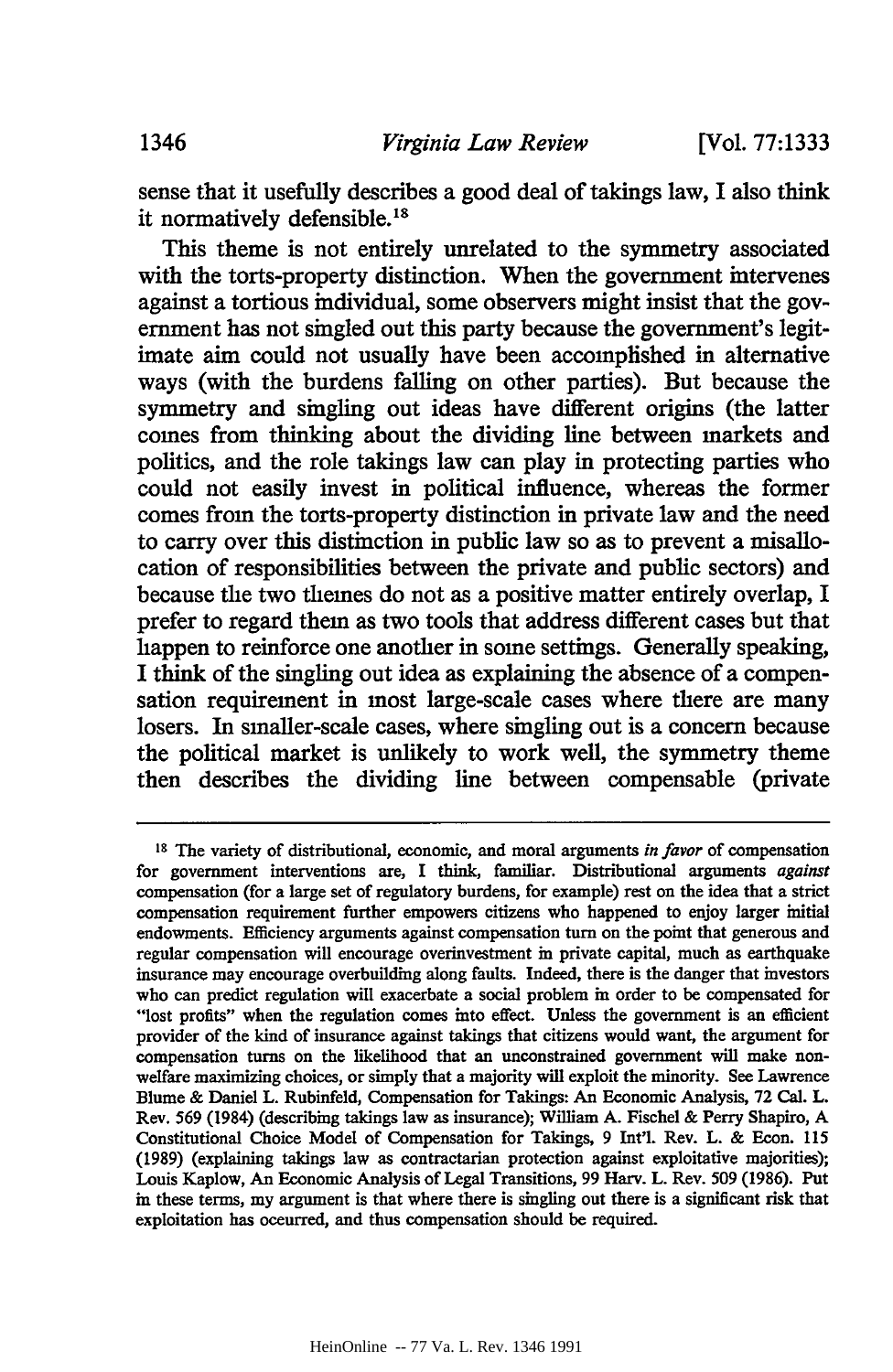property-purchase-like) and noncompensable (private tort-suit-like) interventions.

For example, a rent control statute that benefited one set of tenants at the expense of one landlord would likely be a compensable intervention both because it singled out the landlord and because at this scale there is an obvious private substitute-tenants can pay their landlord market prices. Rent control laws applicable only to a very few mobile home parks do resemble private purchases and do burden but a small number of citizens, and it is striking that such controls have been found to be compensable interventions.<sup>19</sup>

In contrast, most rent control schemes, taxes, and regulatory plans that burden entire industries (such as legislation mandating automobile safety equipment or banning the sale of alcohol) are not compensable takings. These schemes burden (potentially) well-organized coalitions. The alternative means of explaining the noncompensability of taxes is to emphasize the moral responsibility of all citizens to pay their fair share of the government's obligations.<sup>20</sup> But this explanation avoids the parallel question of the appropriate size and scope of government. There is surely no moral consensus as to whether the government, **by** raising income or property taxes, should build more highways, buy more aircraft carriers, pay out more agricultural subsidies, or do none of these things.<sup>21</sup>

**<sup>19</sup> See** Levmore, supra note 4, at 311-12 nn.57-60 for some discussion of these cases.

**<sup>20</sup>**See Peterson, supra note **7,** at 131-40 (discussing taxes as a "morally justified" civic obligation and therefore not compensable). Professor Peterson's theory is that there is a compensable taking when the government intentionally forces someone to give up property and is not seeking to prevent or penalize behavior that the public regards as wrongful. One problem with this approach concerns situations where the government enacts price controls aimed at a single industry. **My** own positive view of such controls is that we should not expect compensability because there is no singling out. See Levmore, supra note 4, at 313 n.61 (arguing that price controls aimed at an industry are different from those aimed at one or two firms within an industry). Arguably, the Peterson approach either mispredicts these cases (as Peterson recognizes) because no compensation is required but the firms have not engaged in any wrongful behavior, or requires some reformulation to account for the noncompensation rule. Peterson's approach also fails to deal with sovereign immunity: the public surely regards negligent behavior by government employees as wrongful, yet under the doctrine of sovereign immunity (which is itself not regarded as a compensable taking), tortious acts by government officials may be noncompensable.

**<sup>21</sup>**On the other hand, I do not argue that comprehensive zoning or tax schemes, with no compensation for the losers, are necessarily desirable. It is possible that a requirement of compensation would lead to better schemes and to less (undesirable) rent-seeking. But it is at least plausible that politics works well, and it is certainly *implausible* that singling out is a good idea. A compensation rule linked to singling out is therefore jnstifiable.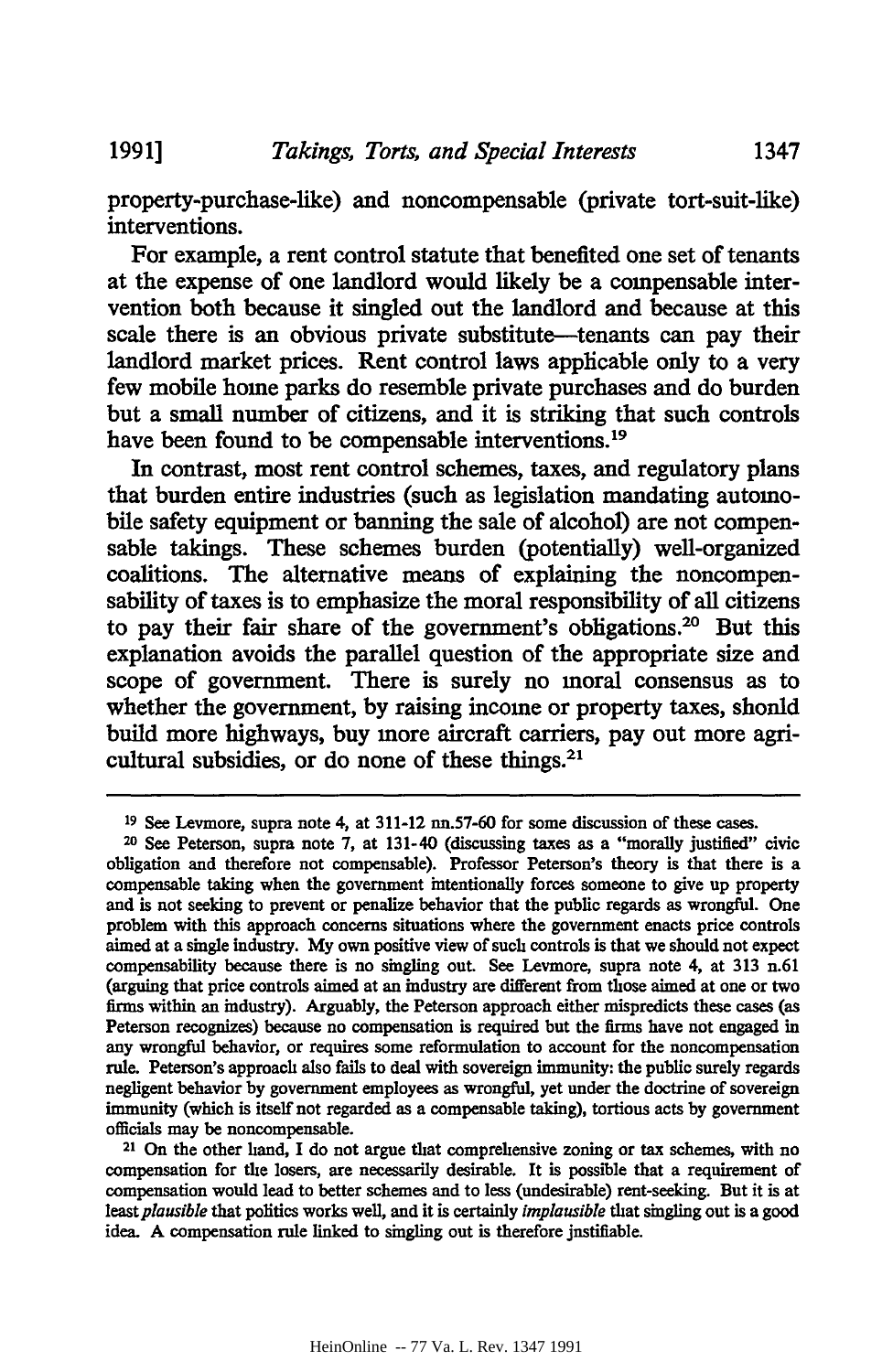In sum, my positive claim about takings law contains two primary elements.<sup>22</sup> Compensation for a governmental intervention will be required when a politically unprotected loser is singled out and when there is a close substitute in the form of a private purchase. Inasmuch as it is my plan to explain takings law, broadly defined to include tort interventions, taxes, regulations, and virtually all interactions between governments and private citizens, it will be no surprise that **I** plan to add to these elements. But as we **will** see, these two themes need but a little help to form a remarkably successful predictive theory. Multivariable positive theories are, of course, easy to criticize--especially when their evolutionary origins are mysterious. Nevertheless, **I** present a positive theory because I think it is useful to offer a competing predictive theory in this famous minefield of positive legal theories. But my real emphasis is on the idea that we can gain a good deal in both predictive and jurisprudential terms **by** approaching takings law not from the starting point of physical invasions (a starting point that has produced chaos and unpredictability over the last hundred years, and in at least that number of law review articles) but instead with the fundamental question of why interventions against tortfeasors are not compensable takings. Armed with the symmetry of the torts-property (or regulation-takings) distinction, with the notion that the takings clause may have evolved as a means of protecting individual citizens or unprotected minorities from adverse political decisions, and with several other themes, takings law begins to appear rich rather than chaotic.

**<sup>22</sup>**The normative image of the argument set forth in the present Article builds on several different ideas. The first is the point stressed in Part I, that there is a normative reason for the regulation-takings line to be drawn in much the same way that the torts-property line is drawn in private law. The second normative line of reasoning offers a division of the landscape that reflects the concerns of the economic and distributional arguments noted earlier. The suggestion is that where there is singling out there is more reason to fear inefficient and inequitable intervention. There is a hint of this idea in a very different approach that describes judicial activism as sensitive to the perceived imbalance of power between regulators and the regulated. Gregory **S.** Alexander, Takings, Narratives, and Power, **88** Colum. L. Rev. **1752, 1753 (1988). A** different normative argument is explored in Part **IV.** It should be noted that **I** do not insist that politics leads to efficient results. Rather, in the absence of a convincing argument concerning what majorities ought to be able to do, I argue that it is defensible to draw the line at singling out.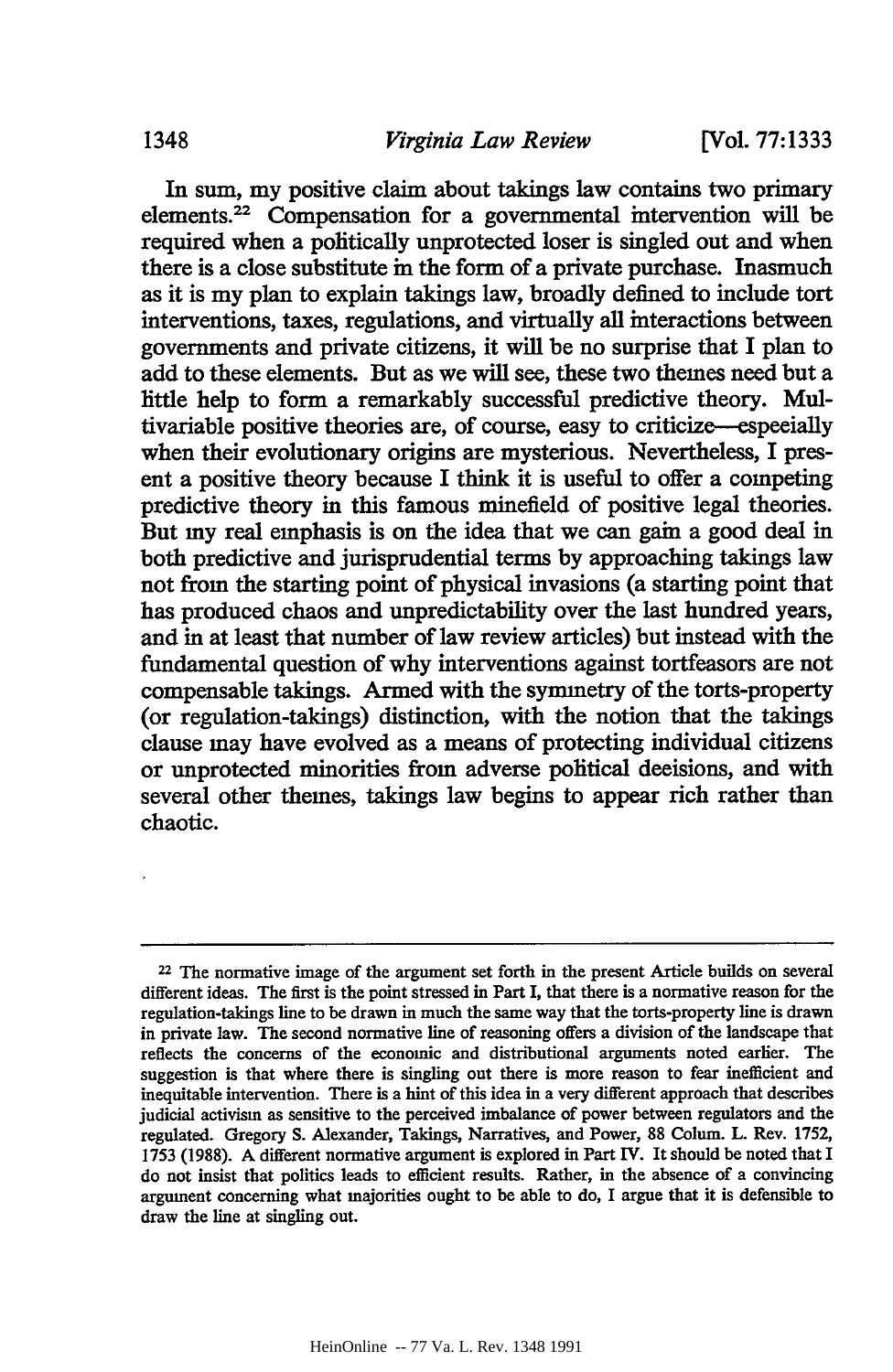#### III. SOVEREIGN IMMUNITY **AND** PHYSICAL **INVASIONS**

#### *A. Takings Law and Sovereign Immunity*

The symmetry and singling out ideas facilitate an explanation of why numerous residents burdened **by** noise from a nearby government-sponsored airport have little chance of recovering in takings law, whereas a lone farmer who bears a similar economic burden is more likely to recover.<sup>23</sup> The symmetry idea also exposes the relationship between takings law and sovereign immunity, and raises the interesting question of whether the plaintiffs disturbed **by** a neighboring airport would be more successful **if** they proceeded in tort rather than in takings law. Doctrinally speaking, plaintiffs prefer to bring takings claims because: (1) successful tort claims would need to be repeated inasmuch as damages **will** be awarded (at best) only for claims that fit within the period prescribed **by** the statute of limitations; (2) in the case where there are many offended neighbors, a nuisance claim (seeking, perhaps, to shut down the airport) would likely

**<sup>23</sup>**Generally speaking, landowners are most successful when they can show specific physical damage and are sometimes successful when repeated low overflights significantly diminish economic value. See, e.g., A.J. Hodges Indus., Inc. v. United States, 355 F.2d 592 (Ct. **Cl.** 1966) (recovery for economic damage from low overflights); Bennett v. United States, 266 F. Supp. 627 (W.D. Okla. 1965) (no taking where overflights may have been a nuisance but did not cause any specific property damage). But alongside this explicit rule there is also the sense that compensation is unlikely when there is no singling out. See, e.g., Bieneman v. City of Chicago, 864 F.2d 463, 465 (7th Cir. 1988) (unsuccessful attempt to bring class action claim against O'Hare airport on behalf of all citizens of Northern Illinois), cert. denied, 490 U.S. 1080 (1989); Moore v. United States, 185 F. Supp. 399, 400 (N.D. Tex. 1960) (no compensation for noise emanating from an Air Force base because there must be a "sharing in the common burden of incidental damages") (quoting Richards v. Washington Terminal Co., 233 U.S. 546 (1913)); Nestle v. City of Santa Monica, 496 P.2d 480 (Cal. 1972) (appeal from unsuccessful suit by over 700 local citizens complaining of noise from Santa Monica Airport). A corollary to this proposition is that similarly injured citizens in a densely populated area have better access to the political arena than does a single, isolated property owner. See Batten v. United States, 306 F.2d 580, 585 (10th Cir. 1962) (giving no compensation to owners of **10** homes seeking relief from jet noise from Air Force Base, with an implicit message to go to the legislature), cert. denied, 371 U.S. 955 (1963).

Finally, for a case with singling out and compensation, see Branning v. United States, 654 F.2d 88 (Ct. **Cl.** 1981), where a landowner on a South Carolina island successfully brought a takings claim for airport noise. The case can be said to involve singling out either because alternative military jet training sites were probably available or because the government could at the outset have assembled a larger piece of land for its airbase. More generally, the need for successful claimants to show repeated, rather than occasional, offensive flights may well reflect sensitivity to singled out owners. After all, a lone supersonic overflight, however intrusive, does not compare to repeated hourly flights by more common aircraft in demonstrating the degree to which a property was selected to be in the path of the government's maneuvers.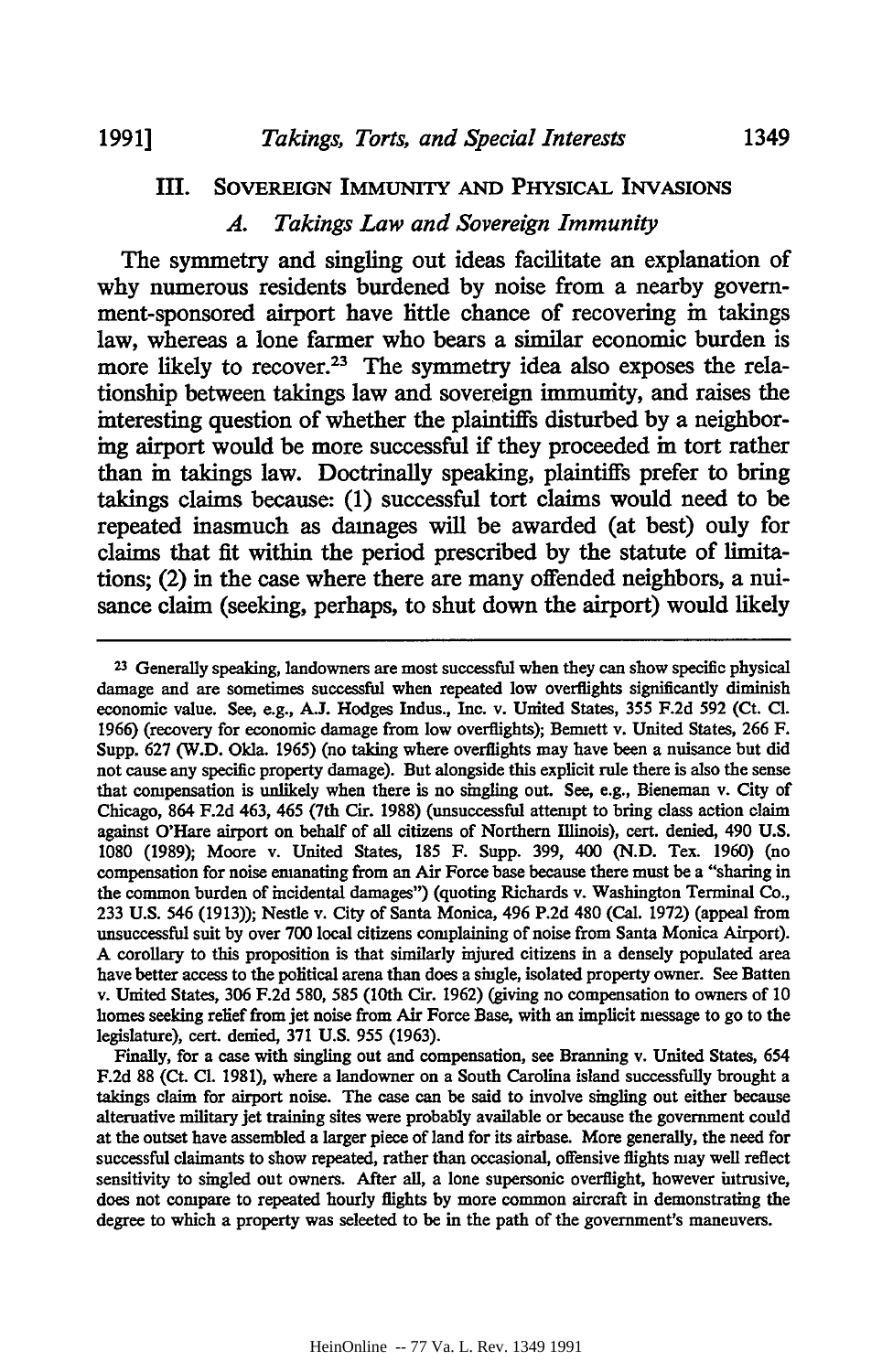fail because of the doctrinal distinction between a private and public nuisance (which is itself consistent with the singling out idea); $^{24}$  and (3) whether numerous or singled out, plaintiffs would face a powerful sovereign immunity defense because the government can say that its offending actions were *discretionary,* involving the direction of takeoff and landing patterns and so forth.25

The existence of a sovereign immunity defense, however, raises the question of why it is not a compensable taking when the government *commits* a tort (and enjoys sovereign immunity). It is one thing to say that the government can intervene against a tortfeasor, because private plaintiffs can do the same, but now the question concerns the government's ability to intervene, or cast burdens, as a tortfeasor. The doctrine of sovereign immunity seems quite at odds with the symmetry notion developed in Part I (and with other theories of takings law as well) because the doctrine allows the government to escape liability where private tortfeasors would have to pay. A related puzzle is that as the doctrine (or defensive use) of sovereign immunity has narrowed, a line has been drawn between discretionary actions, where the immunity prevents plaintiffs from recovering from a negligent government, and nondiscretionary behavior, such as negligent driving by government employees, where sovereign immunity is waived.<sup>26</sup>

In fact, these developments reaffirm the importance of the symmetry of the torts-property (and regulation-takings) distinction. In the early days of our republic, the government had more limited ambition

**<sup>24</sup>**One reason that is often given for this distinction in nuisance law is that numerous burdened parties can appeal to the legislature for relief. The notion is that a legislator will find it more worthwhile to press for government intervention when tortious behavior affects many constituents. Similarly, I have suggested that takings law protects only singled out parties because more numerous potential losers can battle in the political arena. On the distinction between public and private nuisance, see Richard **A.** Epstein, Nuisance Law: Corrective Justice and its Utilitarian Constraints, 8 **J.** Legal Stud. 49, 98-102 (1979). For some suggestive cases, see supra note 23.

**<sup>25</sup>**See Schwartz v. United States, 38 F.R.D. 164 (D.N.D. 1965) (rejecting nuisance claim regarding sonic boom because it was a discretionary decision).

**<sup>26</sup>**The suggestion in the text hardly pretends to do more than take a stab at a small part of the mysteries that can be associated with the doctrine of sovereign immunity. The symmetry idea also suggests that sovereign immunity is related to ideas about delegation, because there is always the possibility that the government can "contract out" its powers. For further discussion of this aspect of the delegation issue, see Harold **J.** Krent, Preserving Discretion Without Sacrificing Deterrence: Federal Governmental Liability in Tort, 38 **UCLA** L. Rev. **871** (1991); Frank I. Michelman, Political Markets and Community Self-Determination: Competing Judicial Models of Local Government Legitimacy, 53 Ind. **L.J.** 145 (1977-78).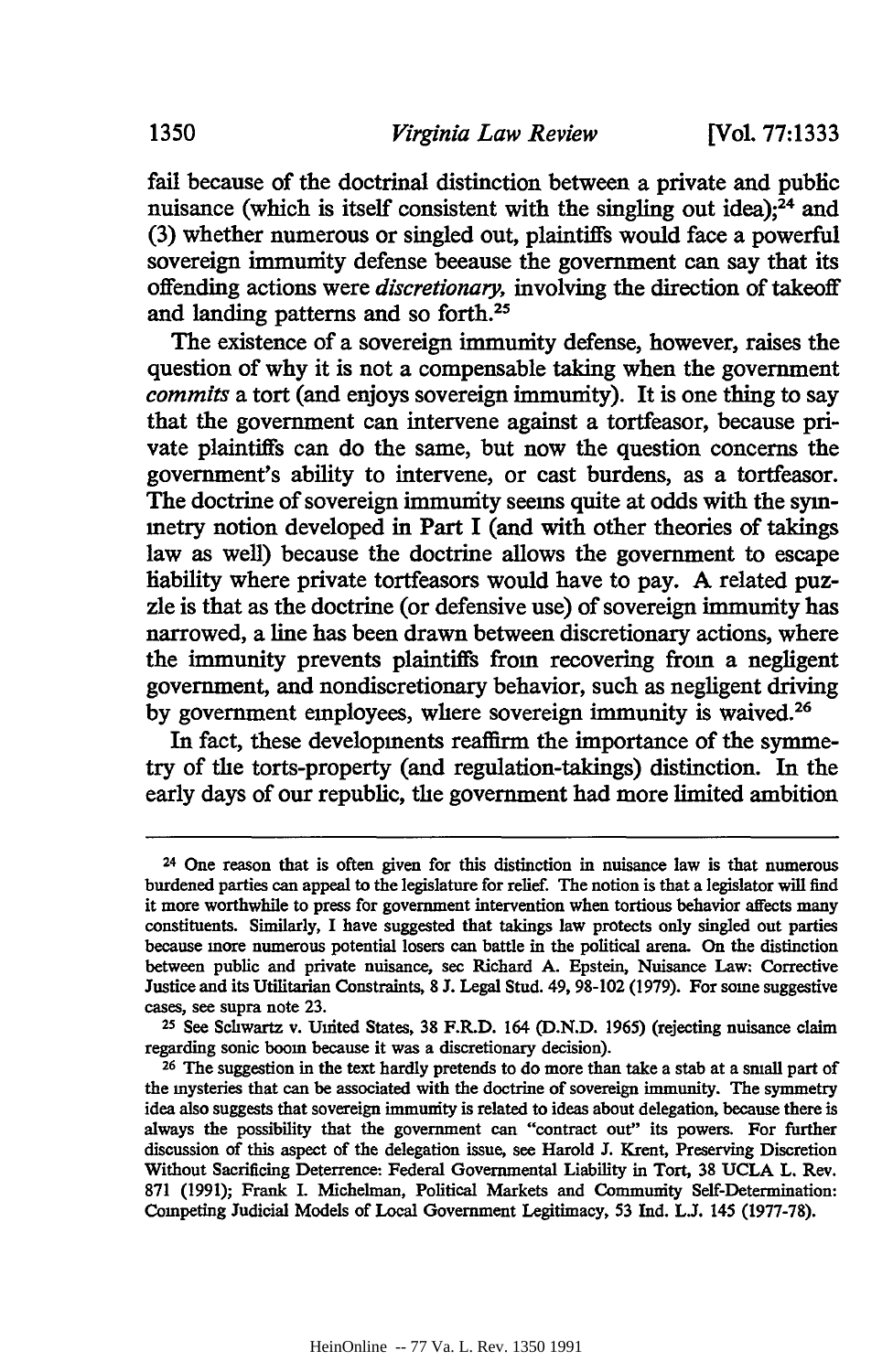and a smaller budget, so that a rule of sovereign immunity (making public torts free) would have been unlikely to stimulate the transfer of many activities from the private to the public sector. Moreover, if a government-owned wagon negligently collided with one owned by a private party, then as now there would be little fear of singling out, or ugly majoritarianism, because wagons chance upon one another. In modem times, in contrast, it is plain that the government has substantial entrepreneurial power so that there is a need for rules preventing misallocation between the private and public sectors. An optimist might say that tort immunity has been waived in the modem era not simply because as the government grew it committed many torts, and an outraged citizenry demanded accountability, deterrence, and compensation, but also because, to the extent that things could be done recklessly in one sector but not the other, there arose the danger of misallocation between the sectors. As the government engaged in more activities, this danger of misallocation increased. A larger evolutionary point also bears mention: as tort law itself has expanded, there has been a symmetrical growth in the scope and quantity of (uncompensated) regulatory interventions by the government.

Insofar as sovereign immunity for discretionary acts is concerned, it is plain that in a large subset of cases there is, almost by definition, no private-sector counterpart to governmental interventions, and therefore no need for symmetrical liability. If the government injures private parties because of a negligently managed war or because it is reckless in not banning the importation of a food or the sale of a drug, tort immunity is available. Inasmuch as there are no close private equivalents, there is little danger of misallocation between the public and private sectors with respect to warmaking or embargo declarations. In contrast, if there is a negligently caused injury at a construction site owned and managed by the government, liability follows because it is conceivable that without such liability the government would be more inclined to develop internal construction capabilities and less inclined to put construction projects out to bid in the private market.

If the boundary between discretionary and nondiscretionary acts in the law of sovereign immunity were defined by asking whether the government's actions were proprietary, or of the sort that private enterprises engaged in, we would have a virtual articulation of the symmetry theme. But inasmuch as this boundary has been rejected,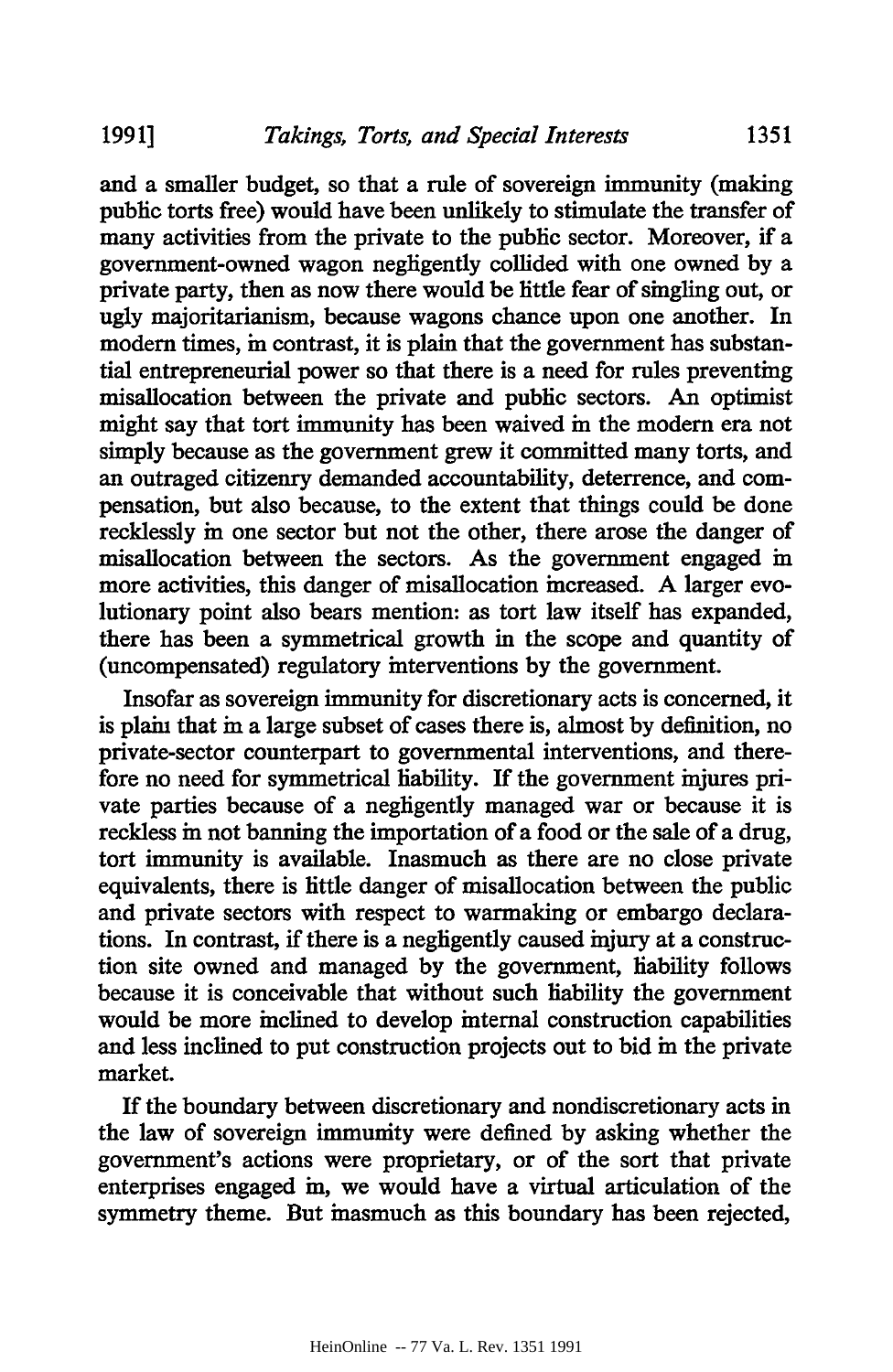so that the government sometimes enjoys immunity when it competes rather directly with the private sector and in other instances is liable in tort when it does not compete, the symmetry idea can be said only to influence (but hardly to predict) this area of law. $27$ 

#### *B. Physical Invasions*

I turn now to a reexamination of the taking by the government of many pieces of land in order to build a road or other large project. As a doctrinal matter, it seems quite plain that compensation is required. But under the theory developed here, we might expect that the acquisitions could amount to uncompensable takings because there is no singling out. The taking of one piece of land is, after all, quite different from the taking of many. Put differently, there is a sense in which the taking of many pieces of land is no different from the collection of a broadly based tax, the regulation of a profession or industry, or the institution of a military draft. And indeed, if our law were to evolve all over again, I think it possible that with different legal arguments in the right place and time these traditional appropriations would *not* amount to compensable takings.<sup>28</sup> But we have a long history of classifying "physical invasions" (as opposed to taxation and other physical appropriations) as compensable takings, and although this

**<sup>28</sup>**As we will see in Part IV, one possible explanation of these cases is that there is often a nonmajoritarian political coalition that benefits from these takings (for example, when the government builds a highway spur on the land it takes). But I do not stress this feature, however historically important it may be, because it is plain that **if** the government takes many pieces of land in order to build a military base, compensation will be required, even though there is neither singling out nor special interest, or nonmajoritarian, beneficiaries. For a very different approach that reaches the same conclusion, that large-scale physical takings might not be or might not have been compensable, see Peterson, supra note **7,** at **137-38.** And for a discussion of the ways in which this issue encapsulates the tension between liberal and republican views of constitutional rights, see Frank **I.** Michelman, Tutelary Jurisprudence and

**<sup>27</sup>**The governmental-proprietary distinction was most recently rejected in Berkovitz v. United States, 486 U.S. 531, 538-39 (1988). For a discussion of the discretionary function exception, see Krent, supra note **26.**

The discussion in the text avoids the question of whether there ought to be sovereign immunity where there is no public-private misallocation problem but there is reasonable reliance. For example, when the government undertakes to provide large-scale meteorological services, it is arguable that liability for negligence would do more harm than good by deterring the government from providing the service at all, but an absence of liability raises the difficult question of how to encourage the correct amount of reliance on such governmental services. See, e.g., Brown v. United States, 599 F. Supp. 877 (D. Mass. 1984) (finding liability for negligent maintenance of weather buoy), rev'd, 790 F.2d 199 (1st Cir. 1986) (finding no liability), cert. denied, 479 U.S. 1058 (1987).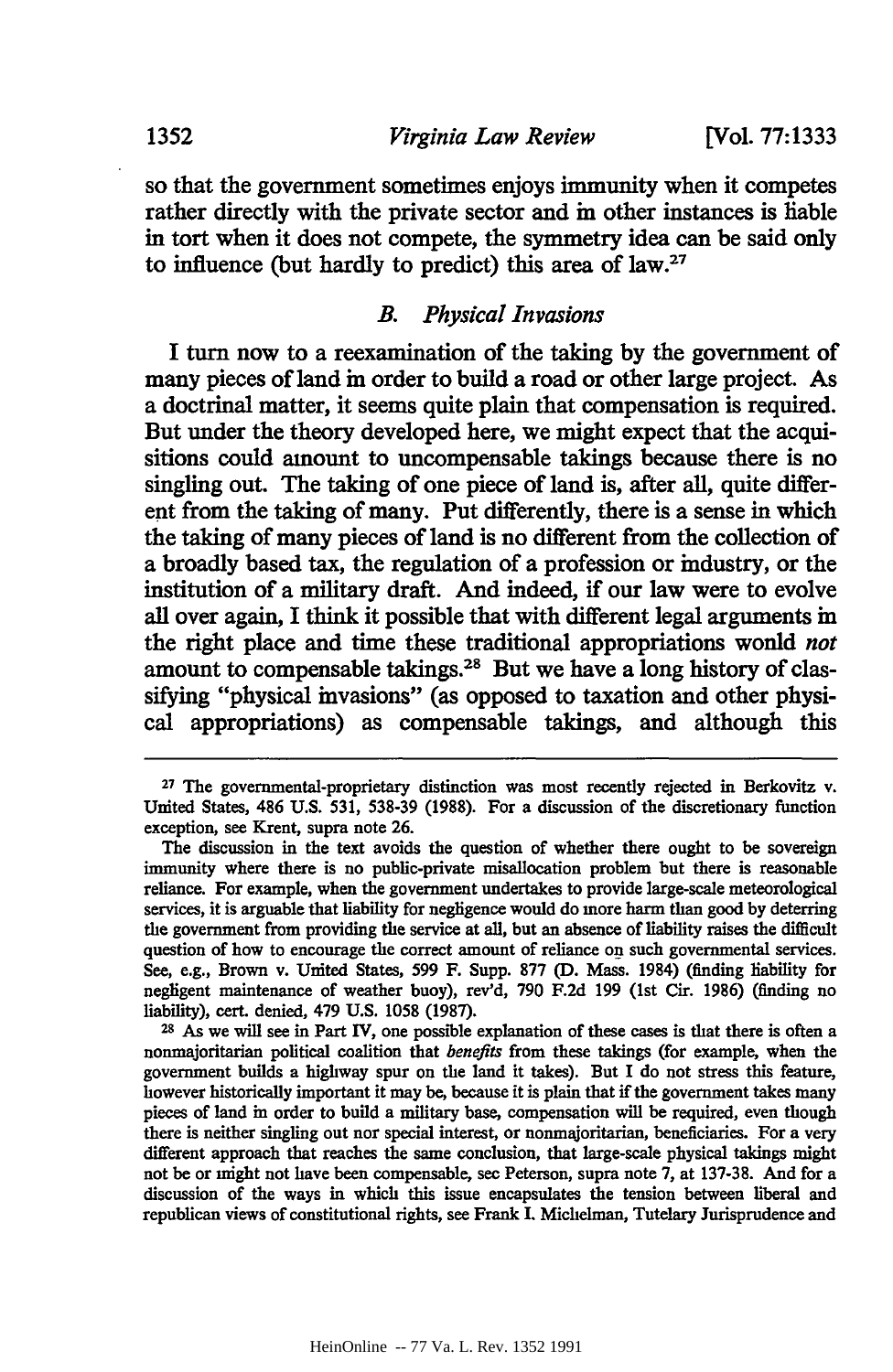doctrine has now lost much of its predictive utility, as claims regarding airplanes and open-space zoning demonstrate,<sup>29</sup> it remains true that where the government physically invades land,<sup>30</sup> or uses land in a way that drives its value to the old owner down to zero,<sup>31</sup> compensation will be required even though there is no singling out.<sup>32</sup> The same is true when a wartime government appropriates the fruit of many farmers' harvests.<sup>33</sup>

**<sup>29</sup>**In the case of overflights, the older cases sought to establish a bright-line rule that there was an invasion if flights passed through a "box" of property above and including an owner's land. The current focus seems to be less on the location of the offending aircraft and more on the damage done to the property below. Compare Batten v. United States, **306 F.2d** 580, 585 (10th Cir. **1962)** (no taking because flights not directly over property), cert. denied, **371** U.S. 955 (1963) and Lacey v. United States, 595 F.2d 614, 618 (Ct. Cl. 1979) (jets flying at 450 fcet was a taking of aviation easement) and Aaron v. United States, 311 F.2d 798, 801 (Ct. Cl. **1963)** (allowing recovery only for flights below **500** feet) with Branning v. United States, 654 **F.2d** 88 (Ct. **Cl. 1981)** (reduction in value of property below is a compensable taking).

As for open-space zoning regulation that allows a property owner **to** do little more than leave the zoned property in its "natural" state, see **Jon A.** Kusler, Open Space Zoning: Valid Regulation or Invalid Taking, **57** Minn. L. -Rev. **1 (1972).**

**<sup>30</sup>**This is true even where there is no reduction in value. See, e.g., Loretto v. Teleprompter Manhattan **CATV** Corp., 458 **U.S.** 419, 441 **(1982)** (finding a permanent physical invasion a taking even where there was probably no reduction in value).

<sup>31</sup> There are mixed signals regarding the question of compensation for actions that reduce the value of property down to zero. Compare Penn Cent. Transp. Co. v. New York City, 438 **U.S.** 104, **138** n.36 **(1978)** (suggesting that there would have been a taking if the terminal had ceased to be economically viable) with Farber, supra note **17** (showing that no recent United States Supreme Court cases find compensation because of a gross reduction in value).

**<sup>32</sup>**Alternatively, we might say that physical takings usually involve singling out, so that the law, as a substitute for identifying singling out, has developed a rule of thumb that physical takings are always compensable. The noncompensability of the military draft could then be explained as reflecting the fact that in the context of human services physical takings are not **highly** correlated with singling out.

<sup>33</sup> In such cases it might be simplest to explain that a precommitment to compensate comes not because of a physical invasion but because it is in the majority's interest in order to ensure **supply.**

Constitutional Property, in Liberty, Property, and the Future of Constitutional Development **127** (Ellen Frankel Paul **&** Howard Dickman eds., **1990).**

Legislatures can avoid paying compensation under the takings clause, even for physical invasions, **by** encouraging courts to alter common law property rights. One familiar example is that legislatures have responded to public pressure to expand public access to beaches **by** declining to legislate such access but urging the judiciary to provide such access and authorizing public lawsuits. In turn, the courts have favored public access and denied compensation, see Thompson, supra note 14, at 1450, even though they were clearly rethinking common law property rights. It is thus (barely) arguable that legislatures have been allowed to avoid paying compensation-and have been allowed to push or misallocate interventions from one branch to another-only and precisely where the singling out idea suggests that legislatures might not have been required to compensate at all.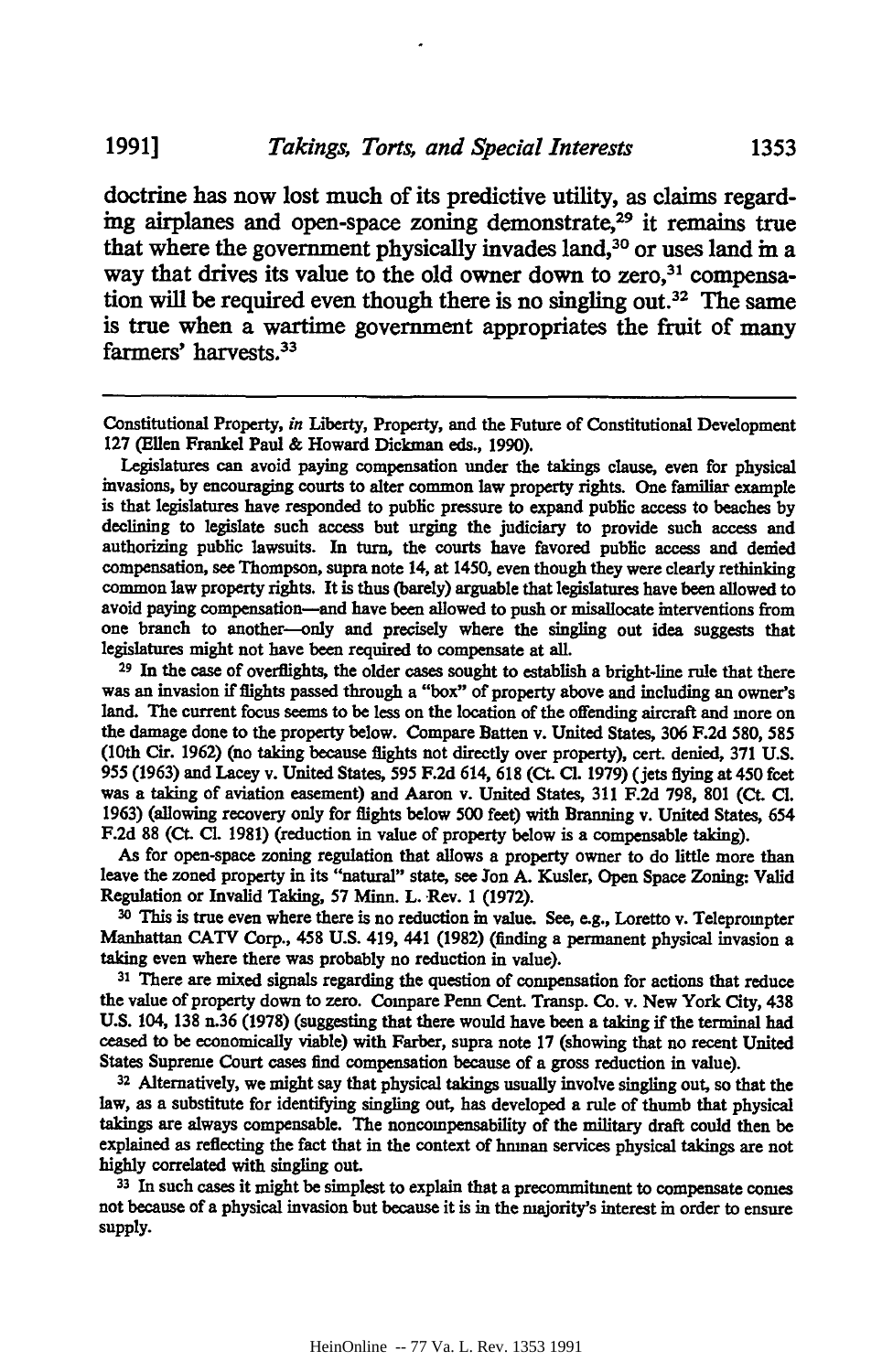An extreme case to consider is that of land reform or large-scale nationalization of private enterprise (or, in earlier eras, the emancipation of serfs and slaves), where there is a majoritarian redistribution of vast quantities of property. The singling out idea suggests that such large-scale changes could escape the compensation requirement; the physical taking of such traditional property, however, suggests that compensation will be required. Predicting such a case seems more a matter of politics than of anything else. For example, the Civil War seems to have weakened the "legal" arguments for compensating slaveowners. It is noteworthy that steep property taxes could (slowly but surely) do the same thing as any land reform program, with no risk that these taxes would be held either to require compensation or to be otherwise illegal. As is frequently the case, a determined and long-lived majority can do virtually anything it likes.

A very different approach to the special character of physical takings is to emphasize that when land, farm products, or other property is completely taken, the costs of measuring the taking are relatively low. Compensation may be most available where it is administratively most feasible. If zoning schemes were compensable, courts would need to establish both pre- and post-zoning values, so that the noncompensability of most zoning schemes-and of non-physical takings in general--could be linked to the administrative costs that compensation would generate. One counterexample to this link between compensation for physical invasions and administrability is that the government must pay for "taking" an easement, even though the valuation of such a property right is often complicated. It is possible that compensation in this context should be understood as necessary to prevent the government from escaping the reach of virtually all takings law by cleverly taking a series of easements or other rights that were in the aggregate sufficient for the government's purposes, when it would be more natural or efficient to take a few entire parcels. There is probably some merit to this line of argument, but I think it more useful to focus on singling out and on the torts-property distinction than on the difference between physical and other takings, between losses that are difficult and easy to value, or between complete and incomplete takings.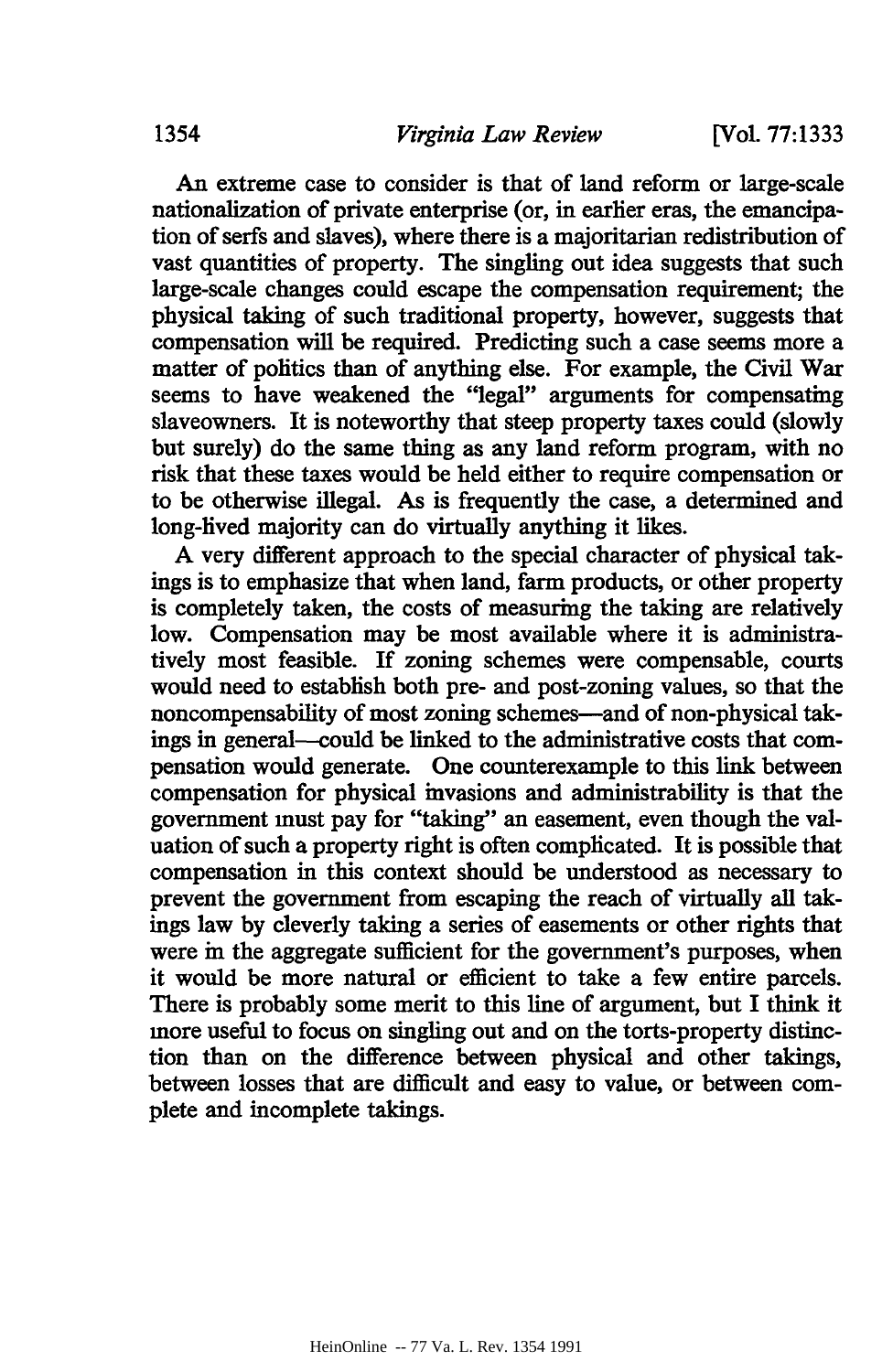#### IV. IDENTIFLBLE **SPECIAL INTERESTS**

**If** we shift our focus from the losers in politics, who are singled out, to the winners who profit from government interventions, we come to recognize the familiar problem of republican theory--coalitions consisting of even less than a majority of the citizenry can capture the legislature, or other decisionmaking entities, and impose great costs on other citizens. Recognizing this problem of "external costs" facilitates imagining that a political and legal system might wish to place hurdles in the way of such an organized coalition, at least when it represents something less than a true majority.<sup>34</sup>

One solution to this problem is the normative suggestion of "windfalls for wipeouts," that those who benefit from government interventions should be made to pay those who are burdened.<sup>35</sup> In theory, such a requirement would perfectly encourage desirable projects and discourage inefficient or corrupt interventions. One reason why we see little of this internalization technique in practice<sup>36</sup> is that it is often difficult to identify the winners. Mass transit systems might be financed by charging those who live near train stations or whose property values increase when new rail lines are announced, but many projects are not so easily translated into monetary gains. At the same time, it is surely the case that some of the interventions encouraged by nonmajoritarian coalitions, or "special interests," produce greater benefits than costs (however much the benefits accrue to members of the coalition in question). There is, therefore, an argument against a rigid requirement that either winners or the state compensate losers, because in the face of unidentifiable winners, good interventions will

**<sup>34</sup>**On the problem of external costs and the inefficiency of interest group legislation, see James M. Buchanan **&** Gordon Tullock, The Calculus of Consent: Logical Foundations of Constitutional Democracy **(1962);** Saul Levmore, Bicameralism: When are Two Decisions Better than One?, \_\_ Int'l Rev. L & Econ. \_\_ (forthcoming); Frank I. Michelman, Politics and Values or What's Really Wrong with Rationality Review?, 13 Creighton L. Rev. 487 (1979).

**<sup>35</sup>**See Windfalls for Wipeouts: Land Value Capture and Compensation (Donald **G.** Hagman **&** Dean **J.** Misczynski eds., **1978).**

**<sup>36</sup>**The decline of special assessments is one example of the disinclination to use internalization techniques. See Stephen Diamond, The Death and Transfiguration of Benefit Taxation: Special Assessments in Nineteenth Century America, 12 J. Legal Stud. 201 (1983); Levmore, supra note 4, at 294.

It is noteworthy that some of the early cases dealing with the constitutionality of special assessments may be best explained with the idea of singling out. See, e.g., Norwood v. Baker, 172 **U.S.** 269 (1898) (decision favoring taxpayer where exaction exceeded benefits to property owner and assessment fell on but one property owner).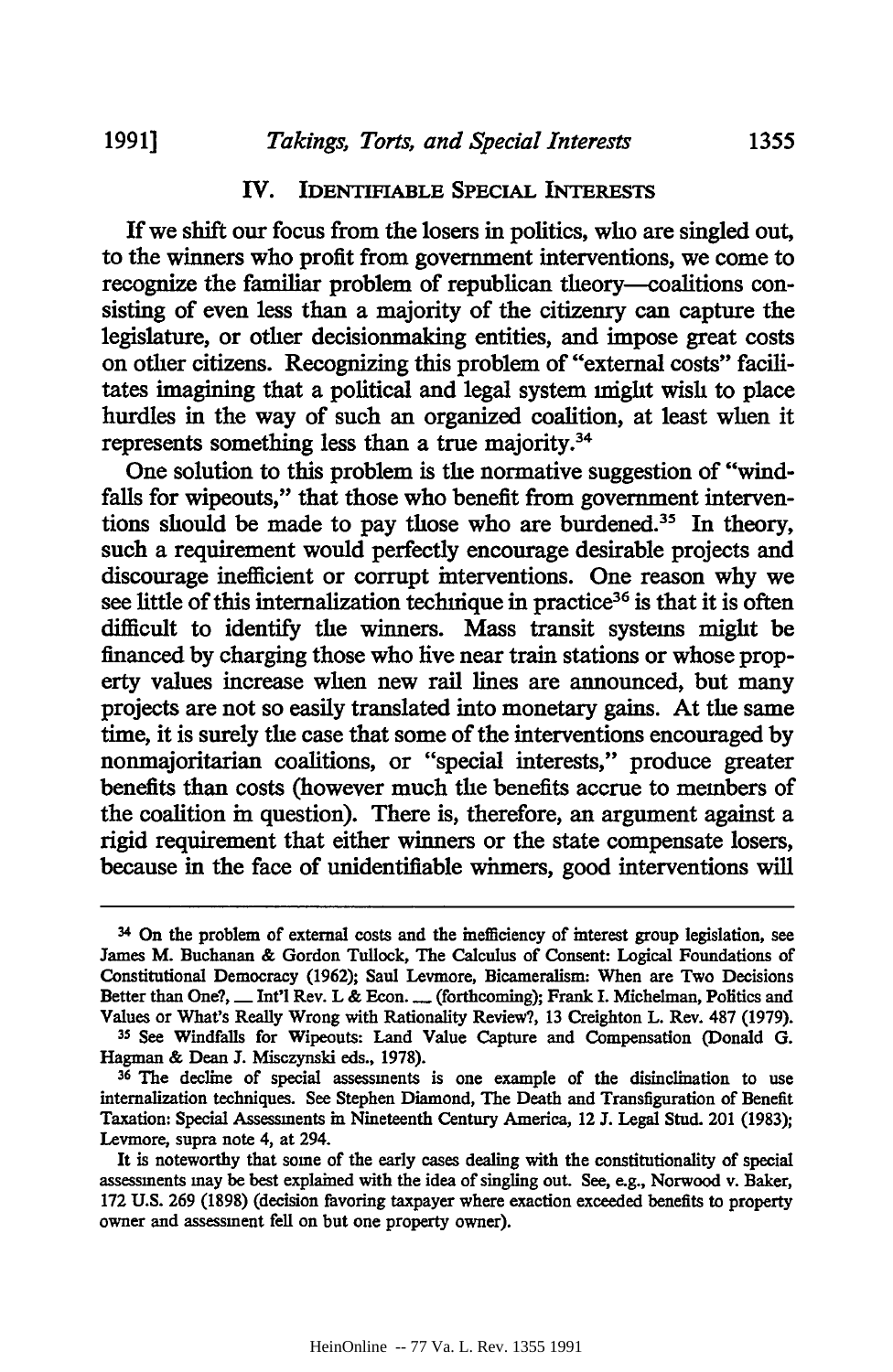sometimes be passed over. Given these concerns, a reasonable compromise position might be one in which special interest legislation required payments from winners to losers only when it was relatively easy to identify the winners, and only to the extent necessary to compensate the losers. The point of requiring identifiable beneficiaries is that the legislature conld charge the winners for the costs imposed on the losers (instead of declining to intervene in order to save the cost of compensatory payments **by** the government). The point of limiting the scheme to situations where a nonmajoritarian special interest benefits is that it is possible that the administrative cost of windfalls for wipeouts is worth bearing only when the problem of external costs is greatest. Under such a rule, the compensation requirement would serve as a shield for those who are singled out and as a tool to constrain (nonmajoritarian) special interests.

The predictive quality of this suggestion, that identifying those who gain from an intervention is a useful step in determining whether compensation will be required, is more interesting than it is powerful. Consider, for example, two classics, *Penn Central Transportation Co. v. New York City37 and Griggs v. Allegheny County.38* In *Penn Central,* a property owner's ability to develop a commercial property was constrained because of the declaration of landmark status for the property. In *Griggs,* a few nearby residents suffered losses from the expansion of a commercial airport. There is something intriguing about the fact that compensation was not required in *Penn Central,* where those who really value historic preservation are surely a special interest group (as defined above) but are difficult to identify (and would be especially difficult to identify if the government tried to charge them for the costs of compensating the loser in that intervention), but that the Court found a compensable taking in *Griggs,* where the airport expansion also probably benefited only a minority of citizens-who could have been identified and taxed through airport fees.

**A** predictive theory can not possibly claim that there is compensation whenever the winners are identifiable because there are, of course, many cases where there is surely no compensation requirement and yet intervention simply benefits the **fisc,** so that all taxpayers are the easily identified winners. Military aircraft noise, for example,

**<sup>37</sup>** 438 **U.S.** 104 **(1978).**

**<sup>38</sup> 369 U.S.** 84 **(1962).**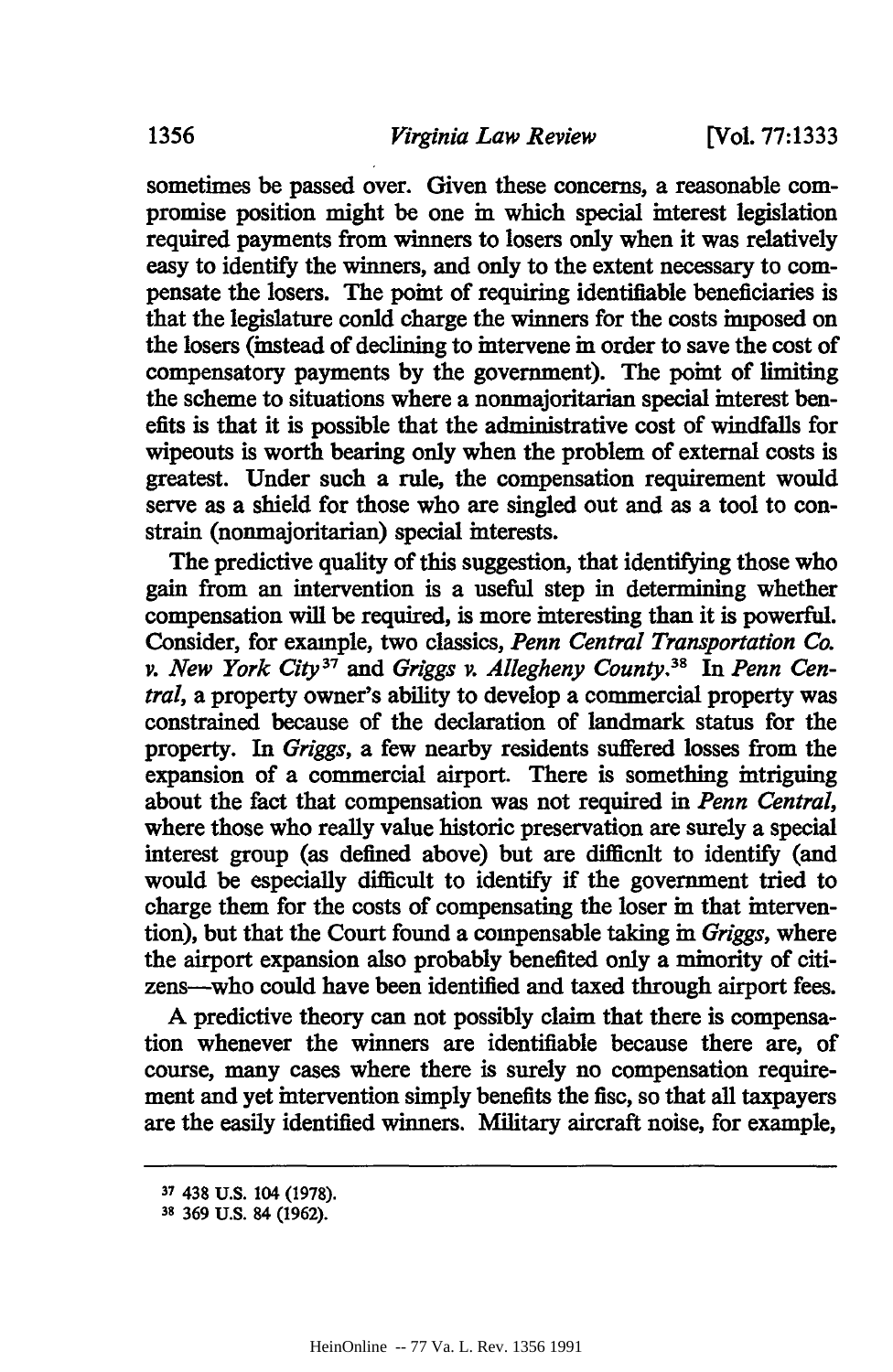is not normally a compensable intervention even though such noise might be less burdensome if aircraft followed more circuitous routes or were equipped with expensive mufflers; taxpayers gain when these precautions are not taken, but there is no payment to the losers from these identifiable winners. What is, instead, positively successful and normatively defensible is the idea that there will sometimes be compensation when an intervention generates identifiable nonmajoritarian, or special interest, beneficiaries. At the same time, the logic of the symmetry of the torts-property (and regulation-takings) distinction leads us to expect that compensation will not be required for an intervention resembling, or closely substituting for, a private tort suit.39

Somewhat similarly, the singling out theme needs to be coordinated with the inquiry into the number and identifiability of beneficiaries. When the government has singled out a loser in startling fashion, we should probably expect that feature of the case to dominate any observation about the political characteristics of the beneficiaries. And, in contrast, when a governmental intervention distributes burdens very broadly, we might expect coalition politics to govern, so that there will be no (redundant) compensation. Thus, if the government raises income taxes in order to increase price supports for an agricultural commodity, there are identifiable nonmajoritarian beneficiaries, but the losers are so numerous that there is absolutely no singling out. If compensation were required (as it is not), we might say that the rule encouraged the majority to consider the external costs imposed by a well-organized minority. But it is easy to rationalize the absence of a compensation requirement in these circnmstances; compensation is administratively costly, and it may be less costly for the majority to learn to protect itself in the political process. As a positive matter, it is when a nonmajoritarian, identifiable interest group benefits at the expense of another small group that we should expect compensation. I could describe *Penn Central* as a situation where there is a touch of singling out, because despite the fact that hundreds of properties were given landmark status, there were necessarily case-by-case decisions

**<sup>39</sup>**Put differently, if the interest group could normally sue in tort, the logic of the symmetry argument suggests that there should be neither an incentive for such complainants to lobby the government nor a reason for the government to decline to regulate when it is the best regulator.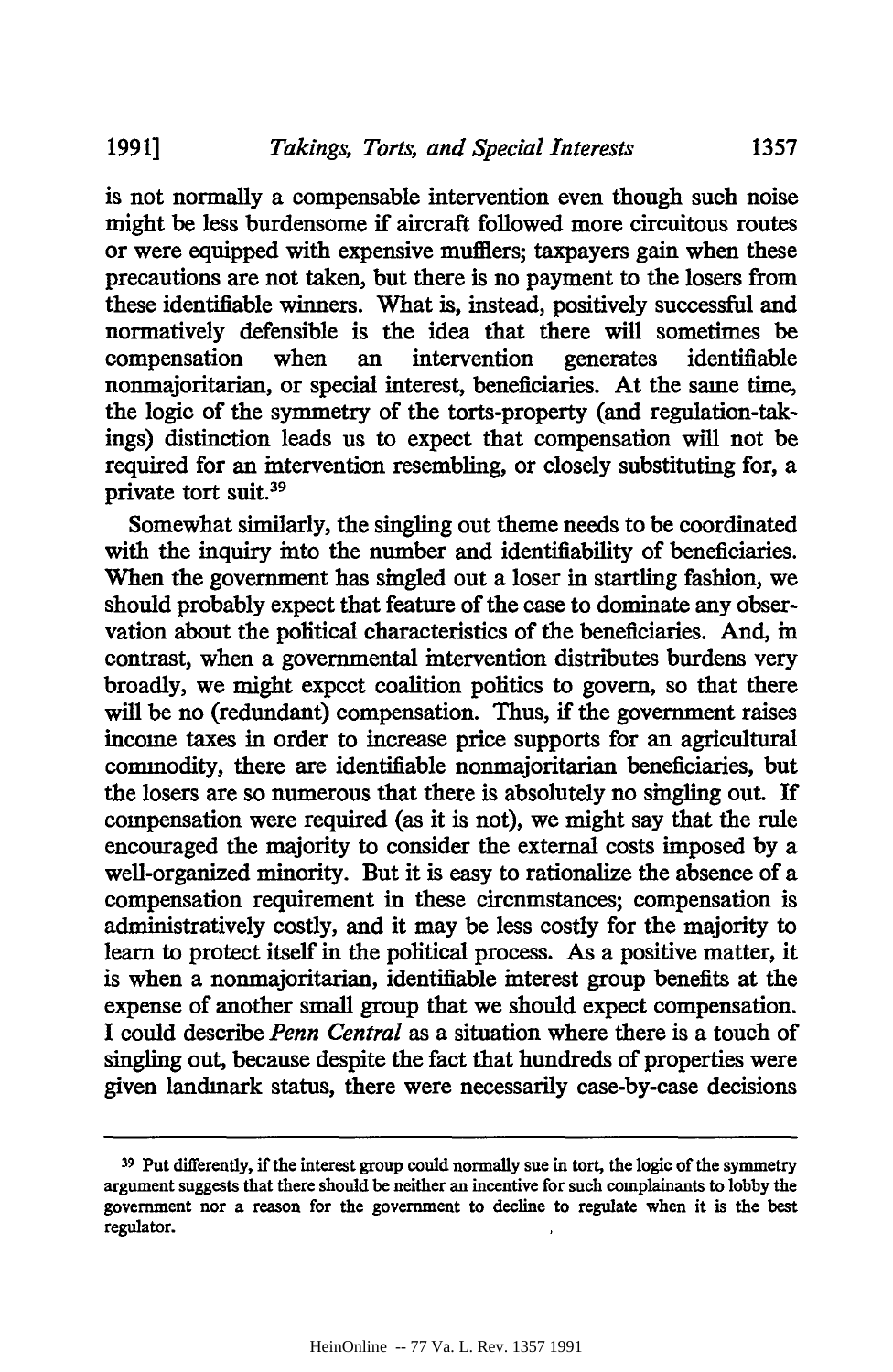as to which properties to include.<sup>40</sup> Alternatively, the case can be said to involve an intervention resembling a private purchase. Under either view, the government's victory (no compensation was required) might seem surprising-unless it is linked to the fact that some compensation was paid in the form of transferable development rights.4' But the most striking thing about the case is the fact that the beneficiaries are not identifiable. We might therefore say that *Penn Central* stands only for the idea that where there is but a hint of singling out, or a vague resemblance to a private purchase, and where some compensation has already been paid, the law will not require fuller compensation so long as the beneficiaries are not identifiable. The normative version of the argument is that if compensation were required in such cases, the majority would be unwilling to vote for the intervention because it would need to pay when it had no great interest in the matter (of historic preservation), and it would have no way of taxing those who gained most from the intervention. It is precisely because some such (special interest) interventions are efficient and desirable that compensation is therefore not required. In *Griggs,* by way of comparison, there were only a few burdened parties, so that compensation could be seen as a response to singling out. But, again, the combination of several losers and the ease of identifying, and collecting from, the winners makes the result still easier to explain.

There are, of course, some more straightforward cases. If the government shuts down a polluting factory, there will be no compensation even though the intervention may benefit an identifiable nonmajoritarian interest group.<sup>42</sup> And if the government takes a

**<sup>42</sup>**Again, this is one way to think of Miller v. Schoene, **276 U.S. 272, 279-821 (1928),** previously discussed supra note **13.** Note that in cases involving cedar rust *(Miller),* pollution,

<sup>40</sup>**438 U.S.** 104, 132 (1978) (noting designation of more than 400 landmarks and 31 historic districts).

**<sup>41</sup>**See John J. Costonis, Development Rights Transfer: An Exploratory Essay, **83** Yale L.J. 75 (1973); Penn Cent. Transp. Co. v. New York City, 366 N.E.2d 1271, 1277-78, (N.Y. 1977) (underscoring use of development rights), aff'd, 438 **U.S.** 104 **(1978).** In *Penn Central,* the court also reasons that the railroad benefited from the fact that the city's subway system connected travelers to the railroad. Such "offsetting benefits" arguments are noted in Part V, although it would seem that (even if the court was correct as to the direction of the net benefit) an offsetting benefit from *another,* earlier government intervention does not generate a present license to take. Still, it is noteworthy that the decision thus doubly suggests the windfalls for wipeouts idea. Not only is it difficult to extract gains from those who enjoy historic preservation, but also the Penn Central Company itself had been the previous beneficiary of windfalls that would have been hard to extract.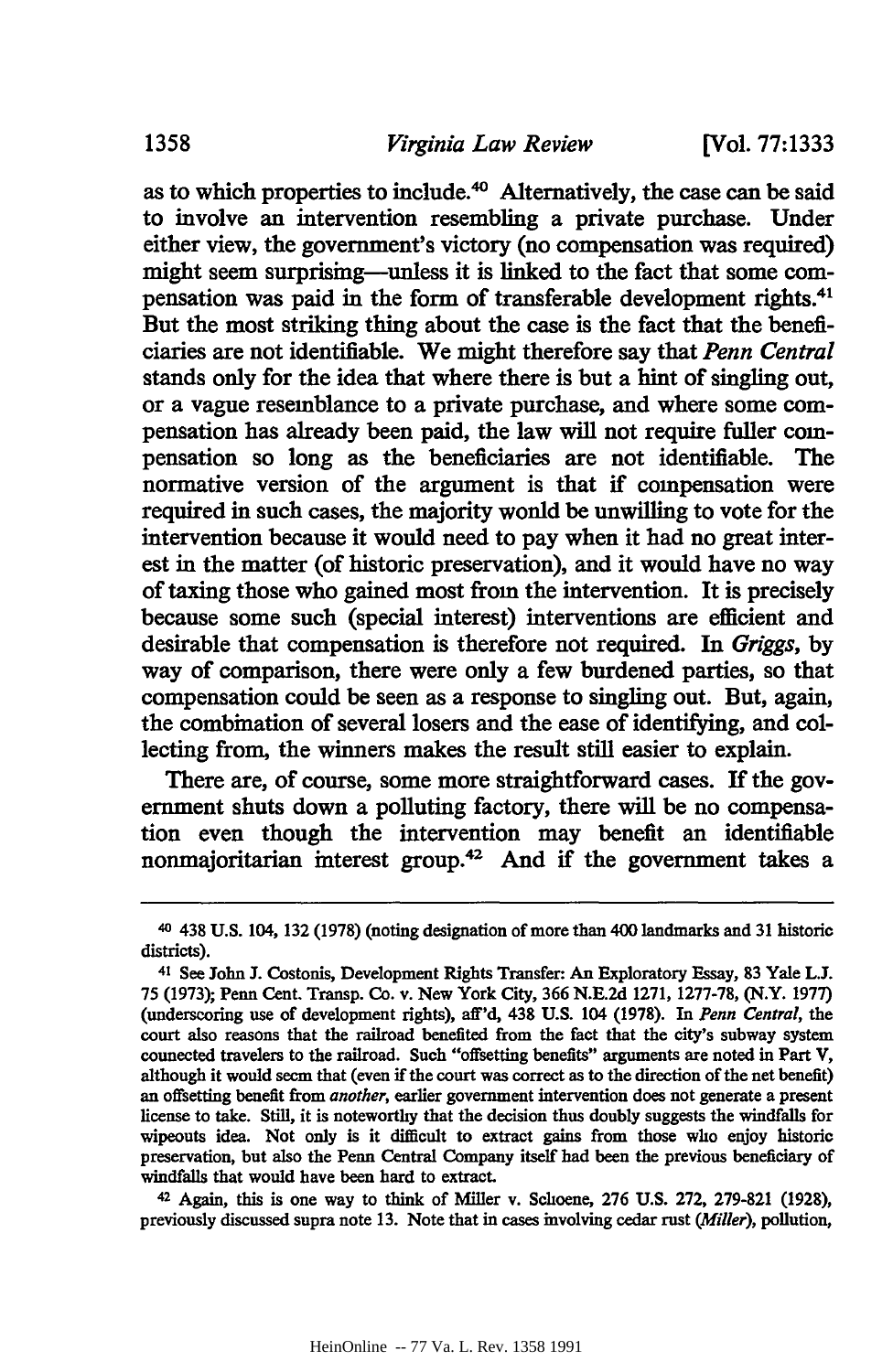piece of land in order to **build** a shelter or a monument, compensation will be required even though the beneficiaries are nonmajoritarian and regardless of whether or not they are ultimately identifiable.43 The symmetry and singling out ideas command these results.

**A** better way to explore the three themes suggested thus far, symmetry, singling out, and identifiability of beneficiaries, is to experiment with some difficult hypothetical interventions. Imagine, for example, that the government planned to deal with the problem of homelessness **by** requiring all homeowners and landlords whose residential properties are worth more than **\$60,000** per inhabitant to take in and care for one homeless person for a period of three years. Drafted and litigated properly (with perhaps some promise of compensation for any torts or crimes committed against the property owners), I think that this could be done in a way that did not amount to a compensable taking. There is, **by** design of course, a physical invasion and an invasion of privacy (a subject that may require its own drafting strategy). But, there is not much of a misallocation concern (because there is no close private substitute for the intervention), and the burdens fall very broadly, so that there is no singling out. Moreover, the (nonmajoritarian) homeless are a contemporary exam-

or other activities that might be found tortious, there is no singling out because the government has not chosen to burden one party when it might just as well have burdened others. See supra text accompanying note 16.

<sup>43</sup>When the government takes land, not only is there singling out (as there often is in physical takings), but also there is a close resemblance to a private purchase. Similarly, although rent control is not normally a compensable taking, it may be compensable where there are nonmajoritarian identifiable beneficiaries and singling out. See Hall v. City of Santa Barbara, 833 F.2d 1270, 1282 (9th Cir. 1987). And in State v. Herwig, 117 N.W.2d 335 (Wis. 1962), a statute forbidding a landowner to shoot wildfowl on his own property was held unconstitutional where the government had designated that owner's land as a no-hunting area in order to induce migratory birds to land in the area and to be available to other hunters. There was evidence that the plan increased the number of available birds and that the birds did some foraging at the expense of the owner of this designated safety zone. In short, there was singling out in the selection of the safety zone. It is also plain, I think, that the state could have funded the cost of compensation from the beneficiaries of this intervention, through the collection of additional licensing fees from hunters.

A harder case to explain involves a rancher who was forced, without compensation, to modify or remove his fence in order to enable antelope to move through the property to their preferred winter range. United States ex rel. Bergen v. Lawrence, **848** F.2d 1502 (10th Cir.), cert. denied, **488 U.S. 980** (1988). Here we might say either that there was no singling out (it is not as if there were many ranchers who could have been imposed upon with the government choosing one to bear the brunt of the solution) or that the beneficiaries are those who love wildlife and are unidentifiable.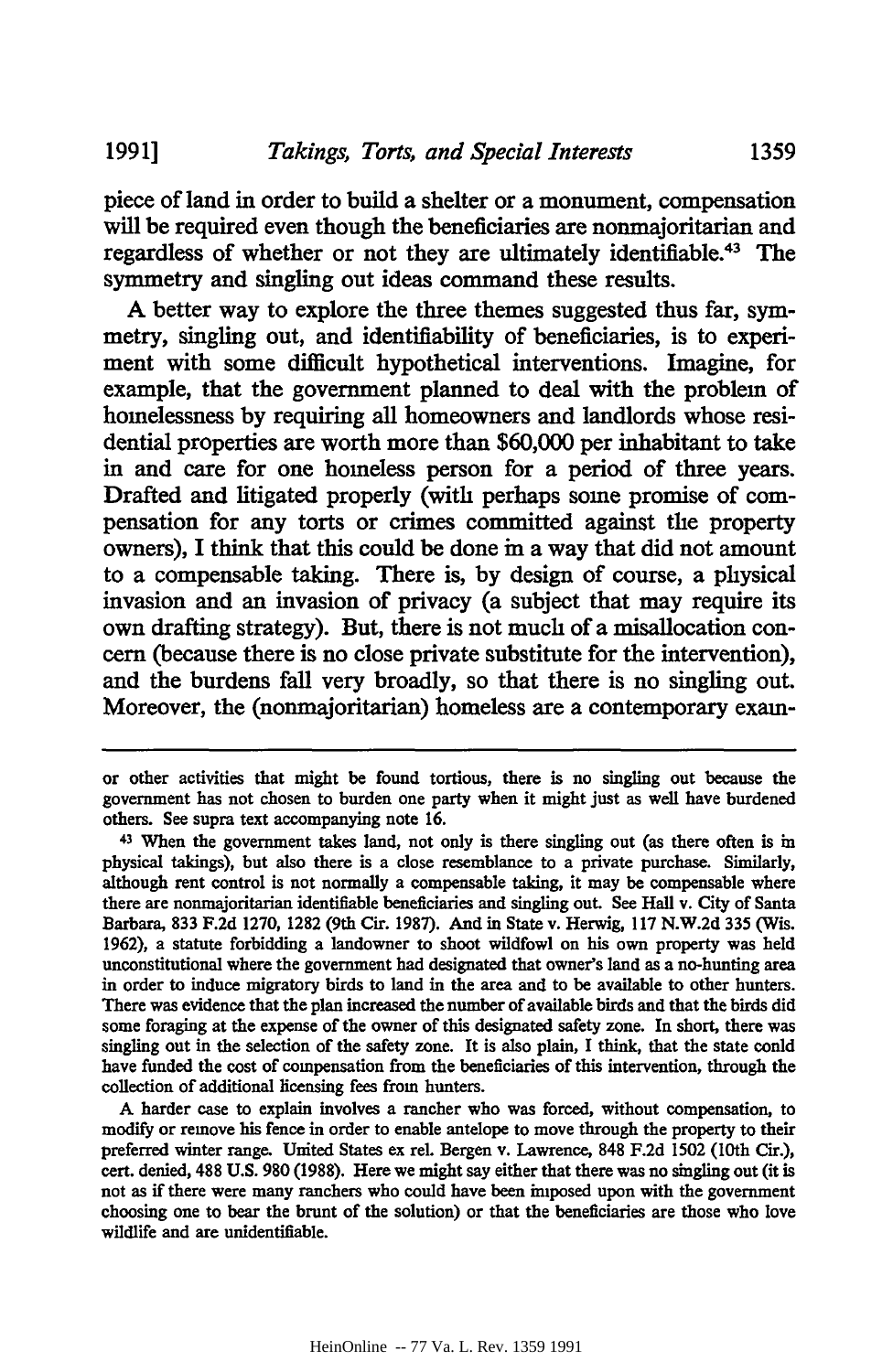**ple** of a group that can be numerous but still not sufficiently or potentially organized to constitute a special interest group of the kind under discussion. There is, after all, no need for the majority to fear that such a set of citizens will capture the legislature and impose grave external costs. Put differently, a statute of this kind is not one we are likely to experience under majoritarian rule.

In contrast, imagine a statute that called on the same property owners to take in members of the United Automobile Workers, or even unemployed members of that union, who desired free housing. I think that such a statute might be struck down (or held to require compensation). An important difference between the two schemes is that, in this second hypothetical, the beneficiaries are now an identifiable, nonmajoritarian coalition who could capture the legislature and impose external costs. If *all* homeowners were required to bear the burden, there would **still** be no compensation under this analysis; but the more the losers are few and the beneficiaries are identifiable, the greater the chance that the statute will be struck down or that compensation **will** be required.

## V. OFFSETTING BENEFITS AND GAINS FROM GROWTH

## *A. Offsetting Benefits*

I have suggested thus far that we should expect the line between compensable and noncompensable governmental interventions to resemble its counterpart in private law. At the same time, we should think of takings law as sensitive to the identity and political power of the losers, and occasionally the winners, associated with an intervention. Powerful as these themes may prove to be, however, there will remain cases that are best understood with different tools. Consider, for example, those situations in which a plaintiff claims compensation for a loss, but where the very intervention that caused the loss generated an offsetting benefit. Under virtually *any* theory of takings law we would not expect compensation in these circumstances. $44$  For example, a regulation requiring a factory owner or common carrier to obtain liability insurance will not be a compensable taking **if** only

<sup>44</sup>See Epstein, supra note 2, at **195-210** (discussing implicit in-kind compensation).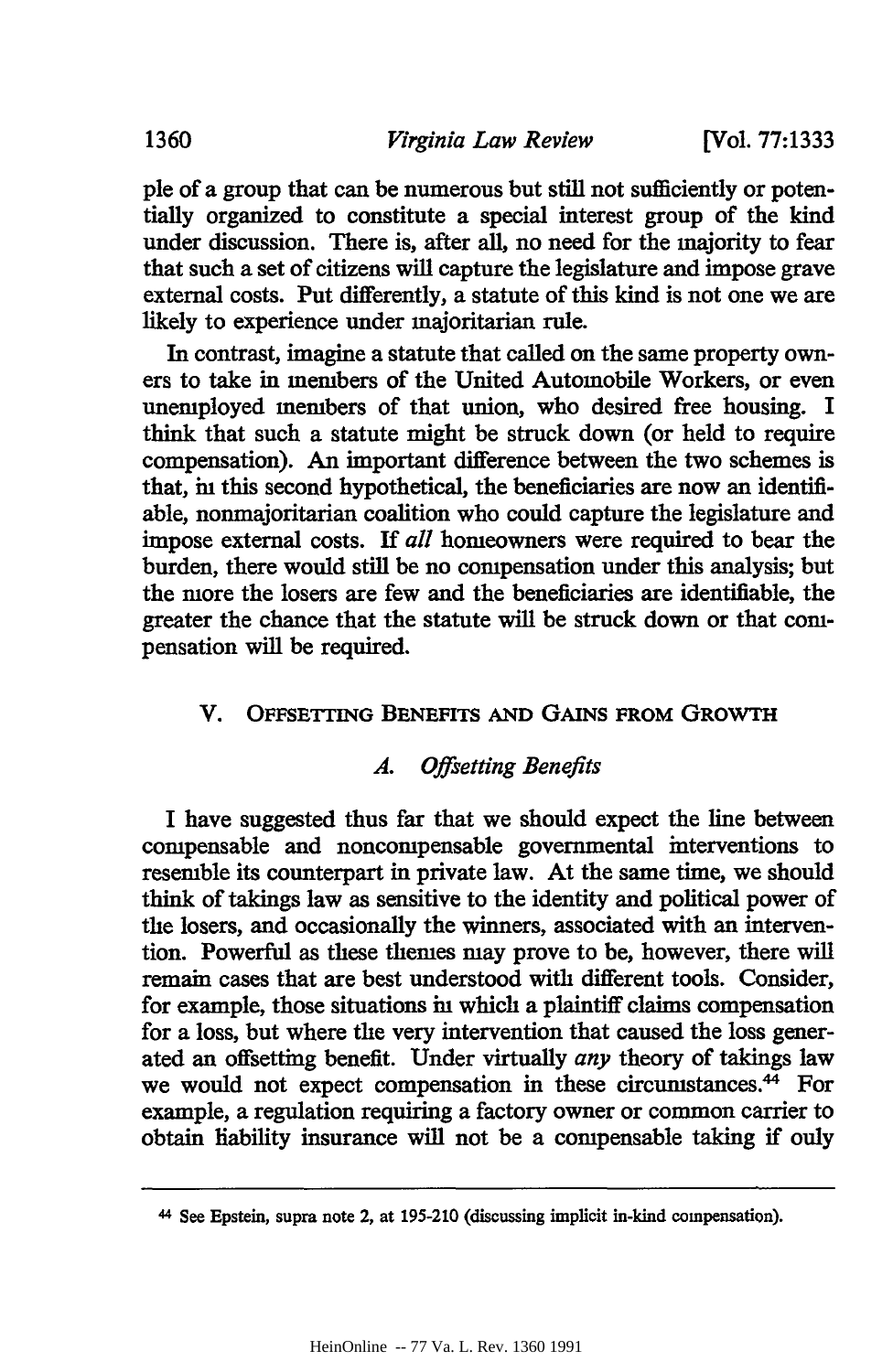because the "loser" receives insurance coverage **in** return for the premiums that the government requires to be paid.<sup>45</sup>

**A** less obvious corollary is that **if** the same external factors (such as congestion) that have generated the pressure for government intervention have also increased the value of a property burdened **by** the intervention, then we should not expect compensation. This situation could also be described as one in which the average property owner would have agreed ex ante to the combination of congestion-plusuncompensated-regulation (rather than to no congestion at **all).46 I** have in mind the many cases **in** which factories, stables, quarries, and other enterprises near residential areas are regulated out of business.47 One could explain the noncompensability of such regulation as reflecting the fact that even though there are only a few losers in many of these cases, there is a close private substitute in the form of a nuisance suit. But there is a neater way to explain these cases. In many of these disputes, the political stimulus for such regulation is related to the fact that many citizens have moved into the area, so that the risks from, and the distaste for, these businesses are greater than

<sup>46</sup> Note that when the benefits come not from the given statutory scheme but rather from the external pressure of increased population and the like, there is then no longer the familiar argument that takings law forces the government to internalize costs and benefits (because under this view the government can do almost as it pleases once congestion sets in and property values increase).

<sup>45</sup>See, e.g., Noble State Bank v. Haskell, **219 U.S.** 104, amended, 219 **U.S.** 575 (1911).

The regulated party may of course be risk neutral, or even risk seeking, so that the insurance is not welcome, but perhaps because this raises the administrative costs of valuation or because there is at least substantial compensation in the form of the insurance coverage, the law seems inclined to be rough about the matter and to say there is no compensable taking. Note that I do not point to the example of mandatory liability insurance for a large group of citizens, such as all automobile drivers, because there is no singling out and no close private substitute (for *the requirement* that there be insurance coverage) and thus we should not expect compensation. Put differently, the government could just tax this group (and there would be no compensable taking). At the same time, landlords who lose through a rent control scheme obviously do not enjoy offsetting benefits, or "average reciprocity of advantage," but again there is no compensation because there is no singling out.

<sup>47</sup>See, e.g., Goldblatt v. Hempstead 369 **U.S.** 590 (1962) (holding regulation of pit excavation not a compensable taking where town had expanded around the water-filled pit and 18 acres held by pit owner remained to be developed); Hadacheck v. Sebastian, 239 **U.S.** 394 (1915) (allowing elimination of brickyard originally established in isolated area when at the time of regulation a substantial residential community had developed); Reinman v. City of Little Rock, 237 U.S. 171 (1915) (eliminating livery stables in area that had become more congested); Fertilizing Co. v. Hyde Park, 97 **U.S.** 659 (1878) (permitting development of oncemarshy area).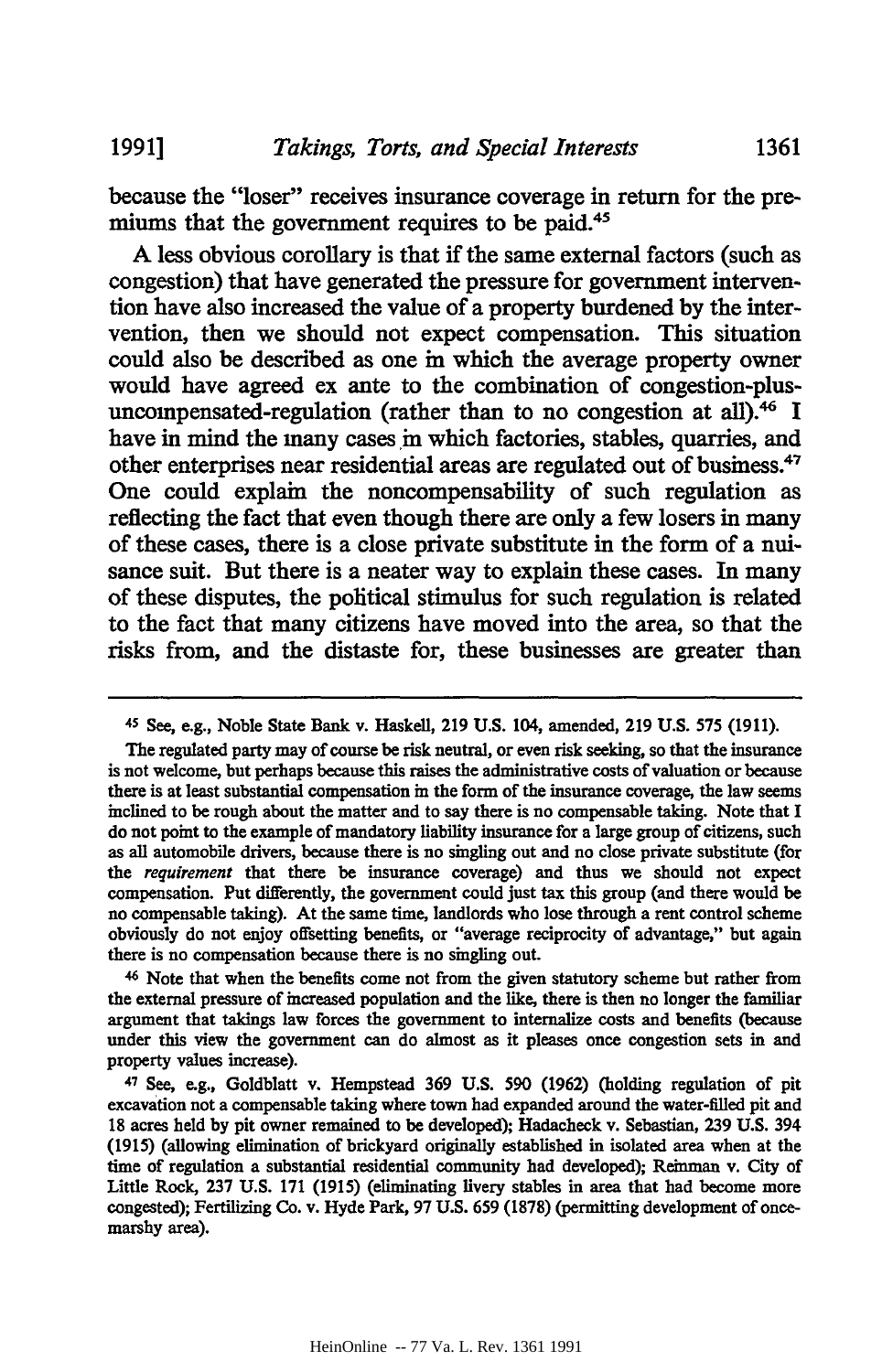before.48 Unfortunately, the takings cases in this area do not mention the likelihood that as the area around plaintiff's business became more populated land prices surely increased. Nonetheless, it is surely the case that the very same forces that have generated regulation often also provide some implicit compensation. When the owner of the business that is regulated out of existence sells the underlying property, this "compensation" can often be collected.<sup>49</sup>

Although this kind of reliance argument is not terribly useful on its own, it is interesting to see a relationship with the symmetry idea introduced in Part I; an argument can be made that 6 reliance claim against the government should succeed when a similar claim would have succeeded against a private party who induced reliance.

<sup>49</sup>A perfect (but usually unnoticed) example of this phenomenon in the private context can be found in the famous torts case where a feedlot became a nuisance to another party's residential development. Spur Indus., Inc. v. Del **E.** Webb Dev. Co., 494 P.2d 700 (Ariz. 1972). The development was part of the expansion of Phoenix to include areas that had once been remote from suburban life. The court granted a permanent injunction against the feedlot, but required the developer to indemnify the feedlot owner for a reasonable amount of the cost of moving or shutting down. Id. at 708. The case is often understood as amounting to a purchased injunction, but the low explicit payment that was required makes this explanation Inpersuasive. The hidden point is that the land on which the feedlot was located must surely have risen in value for the very same reason that the developer was able to induce residents to buy in this location. Indeed, the residents who "caused" the issuance of the injunction might be said to have caused the increase in the land's value. Thus, the loser received compensation when he sold his property and did not really need to be directly reimbursed by the developer or the government. It was therefore appropriate to limit compensation to relocation or shutdown costs.

t

<sup>48</sup> There is the possibility (but, as it turns out, not a great probability) that where an owner's losses are the result of recent, "specific" reliance on governmental actions or promises, compensation will be available. See supra note 27. There are many reasons to think that in such cases we ought to expect compensation (or a striking down of the governmental scheme) regardless of our positive and normative theories of takings law in general (and even if the move to regulate stems from increased congestion). This reliance idea has been discussed elsewhere and can be understood simply **by** noting the gross inefficiencies and injustices that can be done by a government that need not abide **by** its recent and specific promises. See Tribe, supra note 10, at 601-02; Levmore, supra note 4, at 317 n.74. But to put this notion in terms of the present discussion, we might not be surprised if large numbers of citizens do not gain compensation through litigation when they have relied to their detriment (because they can appeal to the legislature before or after the burdensome intervention) but then lone losers are compensated where there has been serious reliance even if there is no close substitute in the form of a private tort claim. See Kaiser Aetna v. United States, 444 U.S. 164 (1979) (striking down public-access ruling by Army Corps of Engineers where the ruling affected a single corporation and where the government earlier had encouraged the corporation to invest); A.A. Profiles, Inc. v. City of Ft. Lauderdale, 850 F.2d 1483 (1988) (awarding compensation to a single dump-site operator who was shut down after relying on recent government permit), cert. 4enied, 490 **U.S.** 1020 (1989).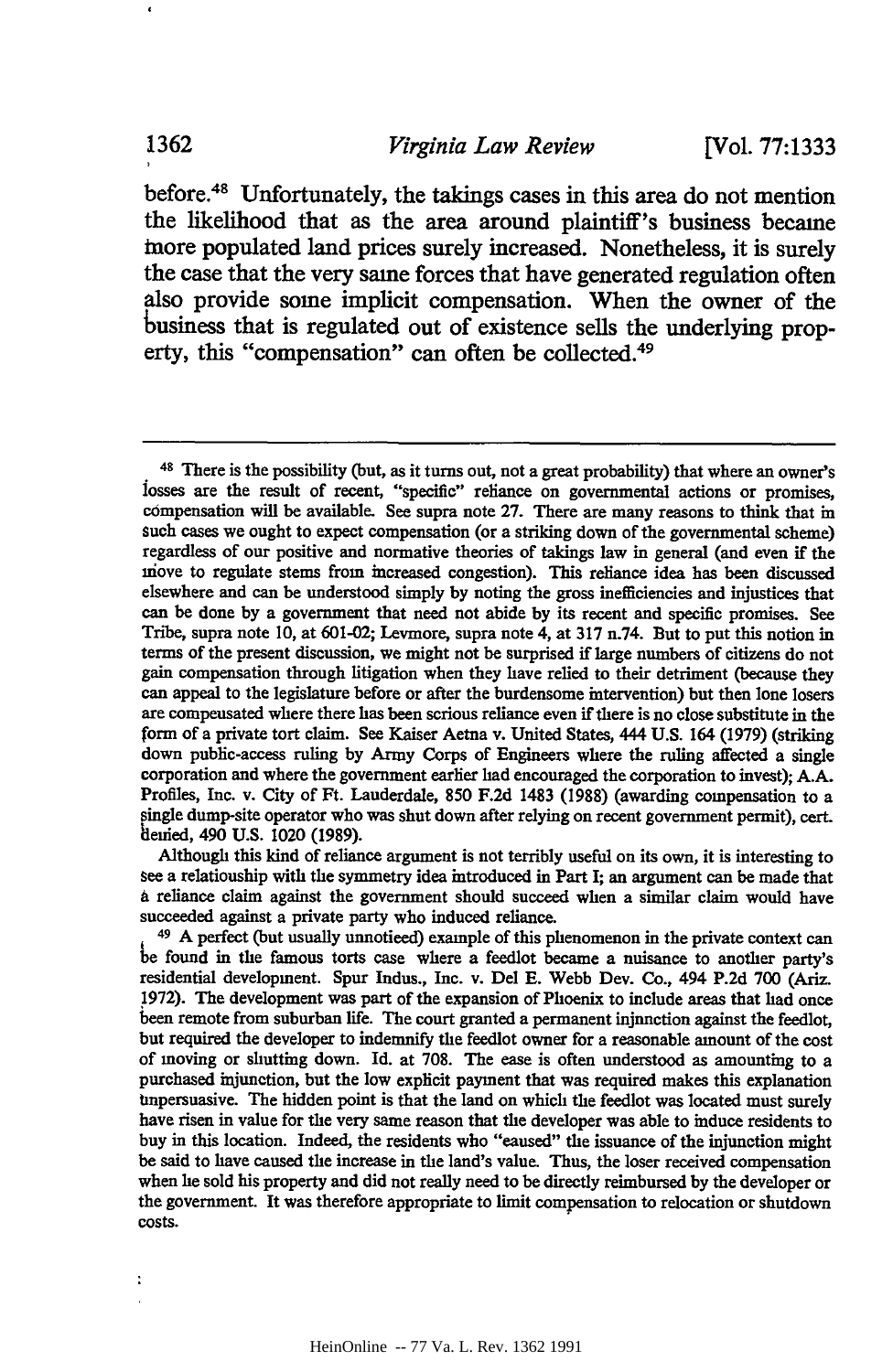# *B. Political Coalitions and Dynamic Regulation*

The predictive power of the theory advanced in this Article relies to a degree on an ability to identify situations in which the burdens of a government intervention fall on an individual or on an otherwise unprotected political minority. There are cases, however, in which this apparently straightforward distinction is less obvious than first appears. Consider, for example, *Kinzli v. City of Santa Cruz*,<sup>50</sup> where an owner of a large, undeveloped tract of land, surrounded by other property owners who over time had sold their land to developers, suddenly confronted a majoritarian decision to create a "greenbelt" and ban any future urban development on the property. This intervention greatly reduced the value of the property owned by the Kinzli family. Put differently, the ban on development precluded their opportunity to profit from the increased congestion. The potential for singling out in such a setting is quite plain: voters in an undeveloped region permit some commercial or residential development, and as newcomers arrive there is soon the risk that the newcomers will want to free ride on the open space which remains, by banning the very kind of development that permitted the new majority's arrival in the first place.

In situations such as *Kinzli,* the regulation closely resembles a private purchase and involves significant singling out. In contrast, in some communities anti-growth sentiment threatens the owners of many undeveloped sites. For example, regulations may effectively require greatly increased lot sizes so that construction is essentially banned on a percentage of undeveloped lots. In such a situation, we might explain a (likely) decision denying the right to compensation as following from the fact that with so many losers there is no great danger of misallocation between the private and public sectors because there is no close resemblance to a private purchase, and there is no blatant singling out of a politically powerless minority. But what explains the result in *Kinzli,* and cases of its kind, where compensation is unavailable, other than the possibility either that the theory developed here is unhelpful or that with better lawyering or judging such cases would have come out in plaintiffs' favor? There are, I think, two ways of thinking about such difficult cases. The first draws our attention to the problem *of future* burdens and windfalls;

**<sup>50</sup>**620 F. Supp. 609 (N.D. Cal. 1985), rev'd on other grounds, 818 F.2d 1449, amended, 830 F.2d 968 (9th Cir. 1987), cert. denied, 484 U.S. 1043 (1988).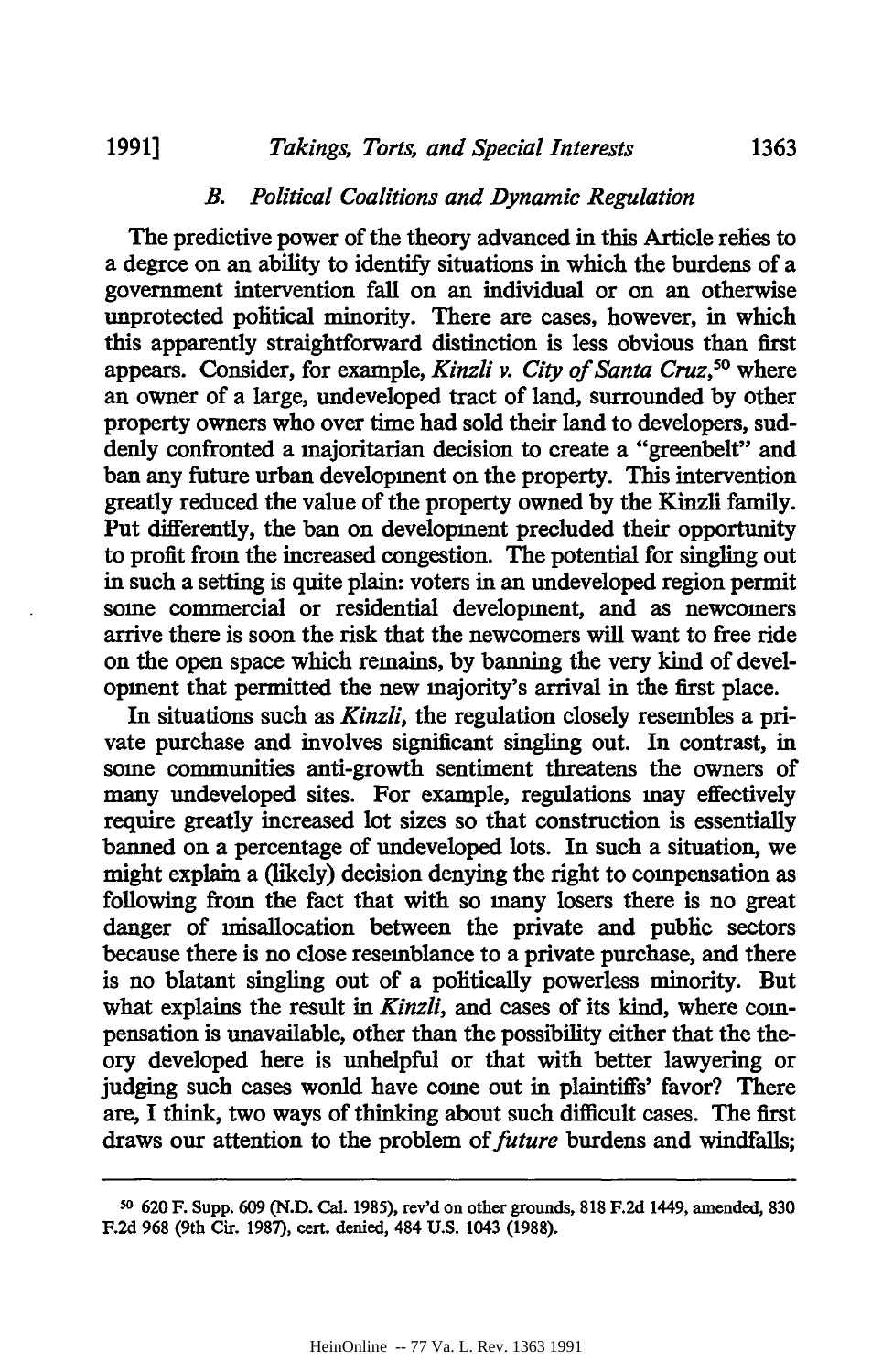the second brings us to the thin line between potent coalitions and unprotected individuals.

Imagine first, contrary to the actual decision, that a court decides that the Kinzlis are entitled to constitutional protection. The government could then be expected either to abandon its anti-development regulatory plan, proceed to appropriate (and pay for) the property, or pay the assesed value of what was taken. Imagine for the sake of exposition that this third, and perhaps most likely, alternative materializes and that the government must pay seventy percent of the property's pre-taking value (because the regulation barred urban development but not all uses of the land). Imagine further, that after a few years the government undoes its regulatory controls, perhaps because the Kinzlis sell to a developer who is better able to maneuver in the political arena or because the majority is unwilling to tax itself in order to complete the greenbelt idea, so that the property rises greatly in value. It is most unlikely that the government could now get a refund from the Kinzlis or from their successor. In some sense this disinclination to retrieve money that has passed under the bridge creates a general imperfection in takings  $law<sup>51</sup>$ . We might therefore expect courts to be especially reluctant to order compensation when there is some substantial possibility of change (in a way that favors the property owner) in the future. I think *Kinzli* and many other antidevelopment situations fit this description. It is interesting to note that in *Kinzli* the zoning change was enacted for a ten-year period, and the court may have taken this sunset provision to mean that there was some real possibility of development being permitted after that time. In most other cases the disinclination to compensate when development rules change can be explained not only by the possibility of a reshuffling of priorities and political power in the future, but also by the fact that there is little singling out (because many building sites are affected) and not much of a close substitute to a private purchase or tort suit (because of the larger scale of the regulation).

The second way to think about these cases is to look for the possibility of windfalls in the past instead of the future. Imagine that the Kinzli family understood all along that their land could be restric-

<sup>&</sup>lt;sup>51</sup> For example, if the government is forced to compensate an offended property owner because of 20 military flights that pass over a property on a daily basis, the government can be required to pay more if the aircraft **fly** lower or become more numerous, but the property owner will surely not get a refund if the flights unexpectedly cease.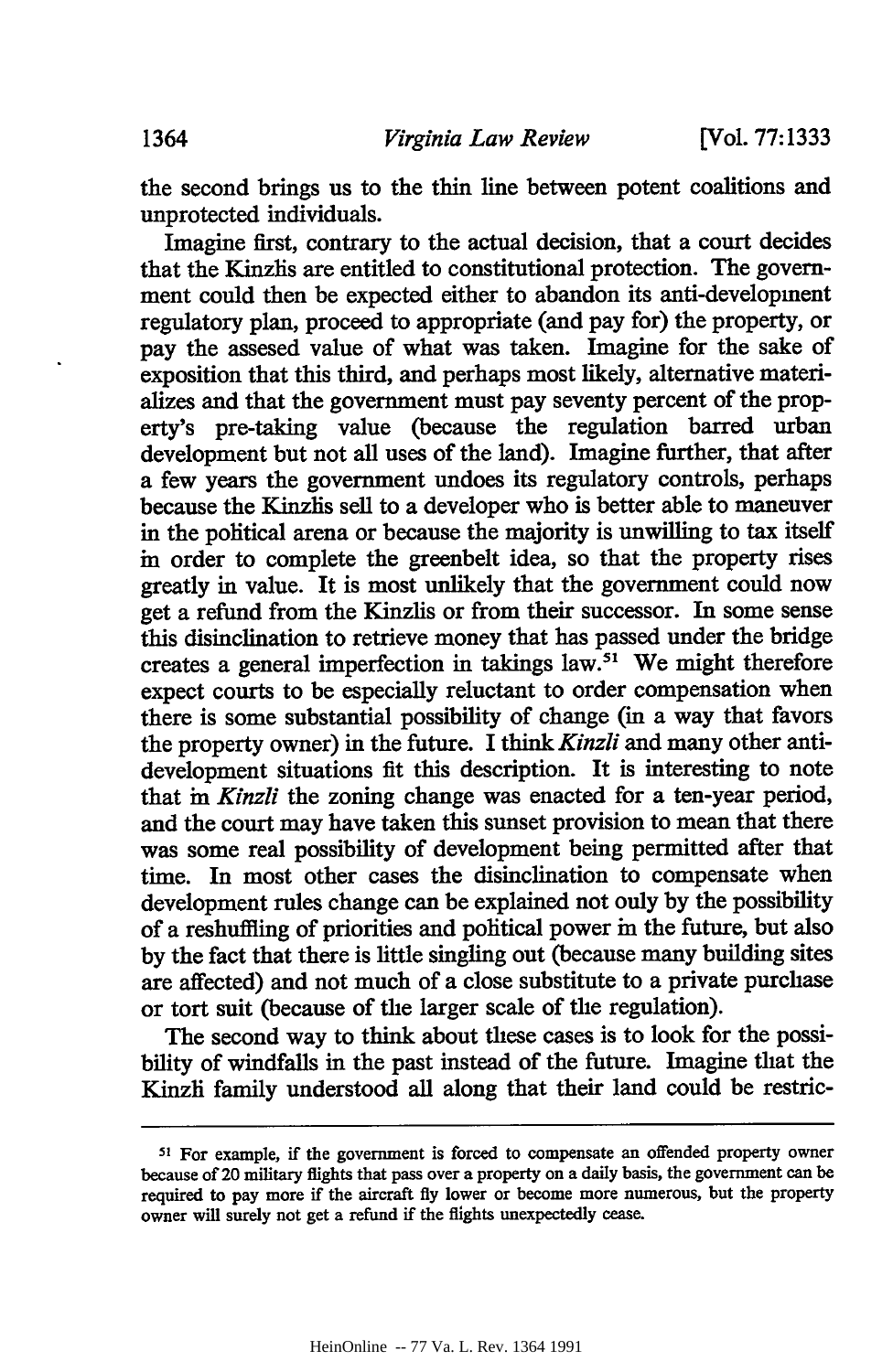tively zoned or regulated without compensation. In that case, their view of the steady arrival of new residents to their jurisdiction might have been to welcome such migration because property values would rise. After all, there is only a chance that they would eventually be on the losing end of a regulatory intervention. Indeed, as development occurs we might think of the Kinzlis as speculating by *declining* to be among the early developers. As this undeveloped land becomes a rarer commodity, its value rises---even as the chance of an intervention preventing its development increases. It is even tempting to say that from an ex ante perspective the Kinzlis have not been injured; they simply gambled (and lost) on the likely path of development and politics. But this temptation must be ignored because the same could be said of most takings. When, for instance, a government takes *A's* land in order to build a new school in a recently congested area, we *could* say that ex ante *A* would have been willing to take the gamble of congestion-plus-uncompensated-takings. That is, as a matter of wealth maximization, *A* might favor in-migration, and she just happened to lose in the sense that her land, rather than another citizen's, was selected as the site for a school rather than left alone by the government and allowed to appreciate in value in *A's* hands. Yet takings law clearly requires compensation when  $A$ 's land is taken in this manner.

As a positive matter, the correct ex ante perspective is apparently to see that *A* much prefers congestion *plus* the constitutional guarantee of compensation over a scheme which offers gains from congestion discounted by the possibility of an intervention with no compensation for the appreciated, post-congestion value of the land.<sup>52</sup> Once the matter is put this way, the ex ante perspective explains the absence of compensation for the Kinzlis only if it is plausible that they prefer a no-compensation rule because such a rule would *itself* encourage enough migration so as to make property values rise more than enough to compensate for the chance of an uncompensated taking. And inasmuch as we have little experience with people moving from one jurisdiction to another because of the promise that a majority will be able to secure property and otherwise intervene in the public interest without paying compensation to the old owners of property, it

<sup>52</sup> See sources cited supra note 18 (takings law as insurance scheme).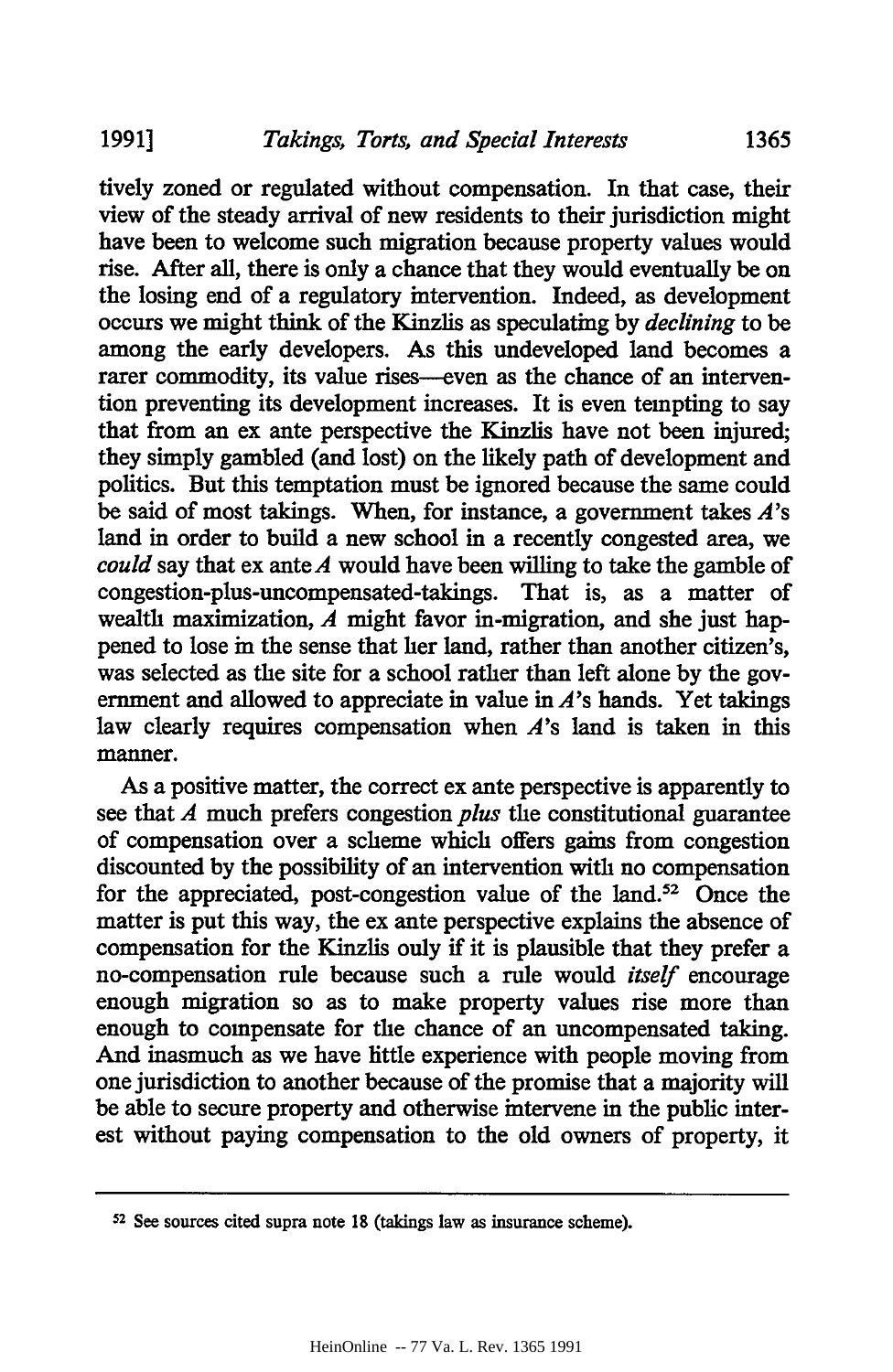seems rather far-fetched to explain *Kinzli* or other pieces of takings law precisely in this fashion.

There is, however, a silver lining to the cloud of the ex ante perspective. Once we think of the Kinzlis' attitude toward increased population, we can think of their dispute with the government as pitting the forces favoring growth against those that can loosely be regarded as anti-growth. I will not suggest that there is never singling out in the regulation of development, but **by** and large the controversies over development in suburbs and vacation communities, and near historic or scenic sites, stir up somewhat predictable patterns of proponents and opponents of growth. **I** suspect that the Kinzlis had some allies, and that an array of merchants and various subsets of consumers, property owners, and potential owners or tenants also opposed the government's anti-growth interventions. And to the extent that *Kinzli* (and contemporary regulations in Nantucket, Aspen, or hundreds of other locations) involves intervention **by** politically victorious interests over the wishes of other potent, but progrowth, political coalitions, it is plain that there is both no singling out and no close private (purchase) substitute because such regulation is but a piece of a large-scale, anti-growth movement that private parties can rarely imitate.

Even **if** the preceding characterization goes too far, because a community's dispute about a single development project leaves some singling out in the air and somewhat resembles a private purchase, the predictive aim of this Article is accomplished. In *Kinzli* there is, after all, only weak singling out, and one suspects that if the sole loser had been a small farmer who tended only a few acres, compensation might have been required, whether the citizens who most favored antigrowth regulation had been either a majority or an unidentifiable and nonmajoritarian coalition. In most cases, where there are a fair number of losers, we should surely not be surprised when those who are burdened **by** the government's intervention receive no compensation.

#### **CONCLUSION**

The three major arguments developed in this Article reflect different combinations of positive and normative theorizing. The predictive notion that singled out property owners gain compensation (at least when there is a close counterpart in the form of a private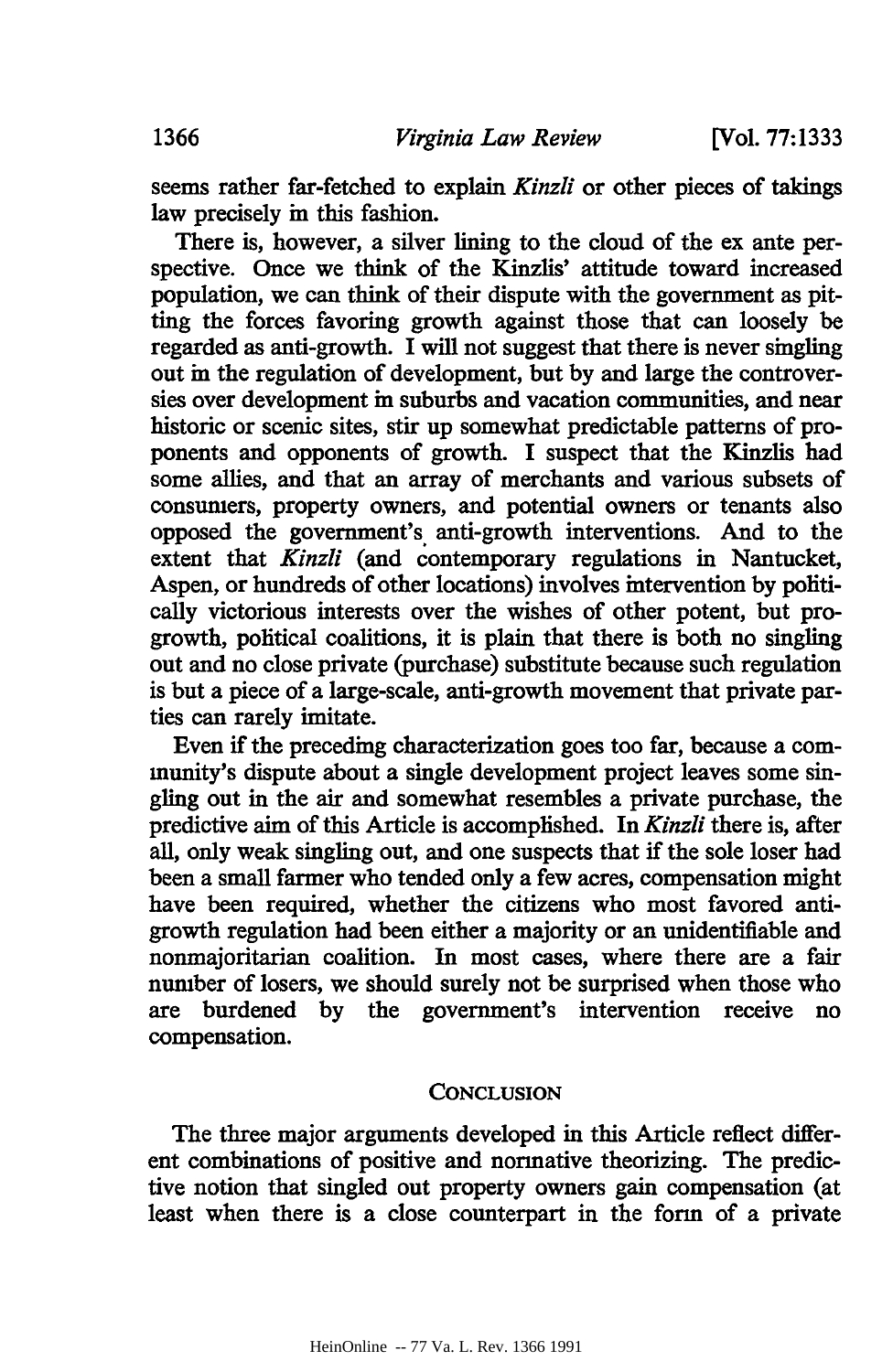purchase) is the most appealing kind of positive claim, because it is both normatively attractive and easy to see how judges might be socialized or otherwise inclined to decide cases in a way that fits such a theory. There remains the (familiar) question of why judges do not more explicitly "reveal" the relevance of singling out, but observers who are willing to concede that in law, as in literature, art, and perhaps all human endeavors, there is more to judicial decisions than what is written in opinions or consciously intended, will be inclined, I suspect, to like best this aspect of the takings theory presented here. It is a positive theory that is normatively attractive and developmentally explicable.

The other arguments present more difficult cases regarding the interaction between positive and normative theories. The idea that the dividing line in takings law mirrors that between torts and property in private law is a strong example of the elegant and mystifying nature of many positive legal theories. It seems like a good thing to draw similar lines between torts and property, on the one hand, and between regulation and takings on the other. And this normative appeal adds, I think, to the predictive quality of the symmetry theme. At the same time, however, it is hard to see how the law could possibly have evolved in a manner that brought it to such a happy state of affairs. And there are plainly many areas of law where rules have the (often undesirable) effect of encouraging the reallocation of activities from the public to the private sectors. It is tempting to say that the same intuitions that brought about the expansion of tort law caused an increase in uncompensated regulatory interventions, but this connection may not rise quite to the level of an evolutionary explanation. Again, my own views are that, in law as in science, predictability is at least one fair test of a theory, and that, in law as elsewhere, there is no need to constrain our understanding by what lawmakers consciously acknowledge. Still, the question of how it could be that judicial decisions in one area of law subconsciously or accidentally (and conveniently) mirror those in another almost certainly shakes even the positive aspect of this theory.

Finally, there is the idea that takings law is more likely to provide for compensation when the beneficiaries of an intervention are identifiable and nonmajoritarian. I did not need to make much use of this third theme, but it is usefully contrasted to the other ideas put forward here. It is arguable that a legal system should balance the costs